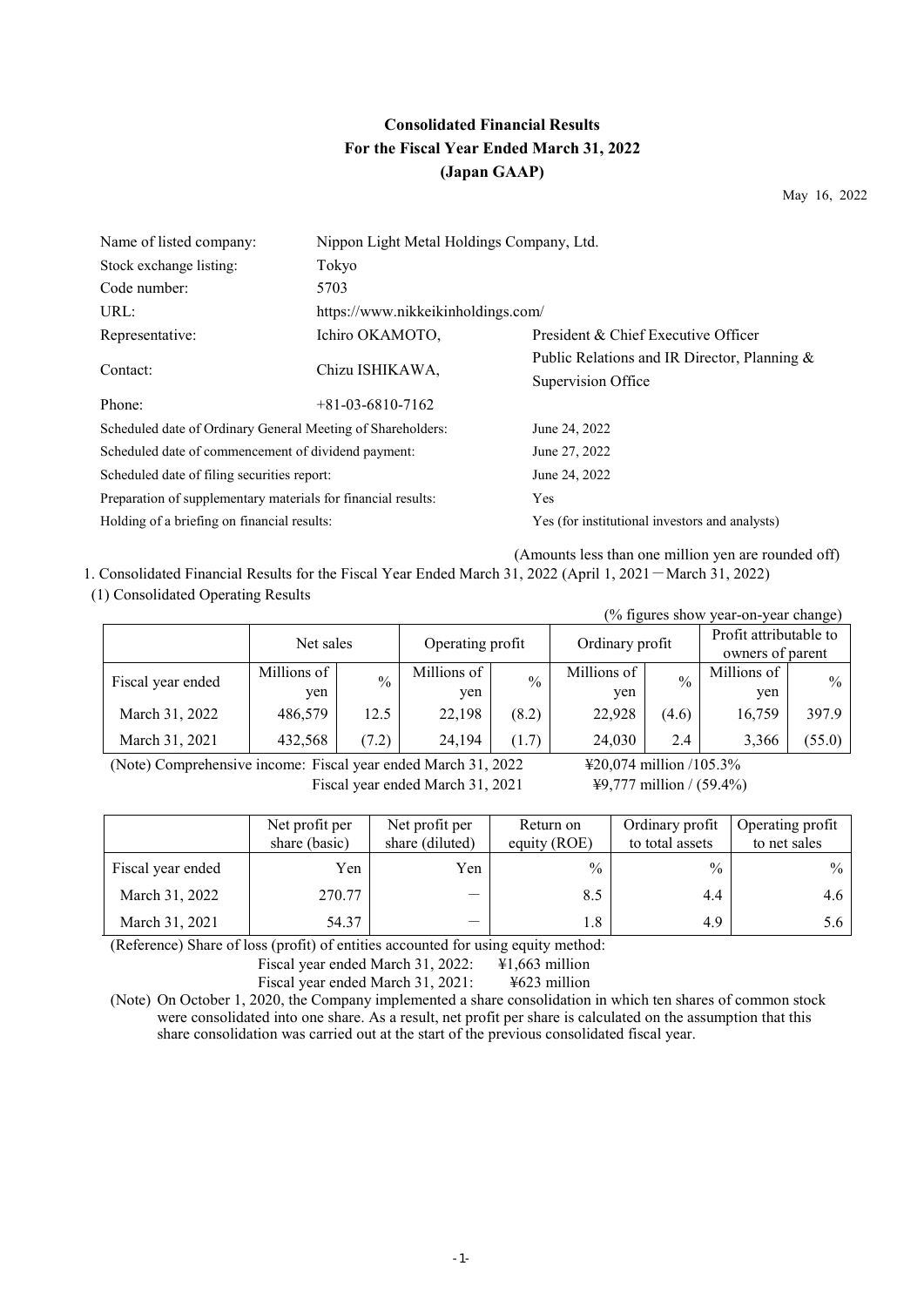(2) Consolidated Financial Position

|                      | Total assets    | Net assets      | Equity ratio  | Net assets per share |
|----------------------|-----------------|-----------------|---------------|----------------------|
|                      | Millions of yen | Millions of yen | $\frac{0}{0}$ | Yen                  |
| As of March 31, 2022 | 532,601         | 220,907         | 38.1          | 3,281.17             |
| As of March 31, 2021 | 506,955         | 207,104         | 37.6          | 3,081.54             |
| (Reference)          |                 |                 |               |                      |

Shareholders' equity: As of March 31, 2022:  $\frac{$203,089 \text{ million}}{4190,712 \text{ million}}$ As of March 31, 2021:

(Note) On October 1, 2020, the Company implemented a share consolidation in which ten shares of common stock were consolidated into one share. As a result, net assets per share is calculated on the assumption that this share consolidation was carried out at the start of the previous consolidated fiscal year.

(3) Consolidated Cash Flows

|                   | Cash flows from<br>operating activities | Cash flows from<br>investing activities | Cash flows from<br>financing activities | Cash and cash<br>equivalents at end of<br>vear |
|-------------------|-----------------------------------------|-----------------------------------------|-----------------------------------------|------------------------------------------------|
| Fiscal year ended | Millions of yen                         | Millions of yen                         | Millions of yen                         | Millions of yen                                |
| March 31, 2022    | 1,487                                   | (18,021)                                | (626)                                   | 45,145                                         |
| March 31, 2021    | 41,942                                  | (25, 674)                               | 8,194                                   | 61,176                                         |

#### 2. Dividends

|                                                    |                            |                             | Annual dividends per share |              |       | Total                 | Payout        | Ratio of                                                                     |
|----------------------------------------------------|----------------------------|-----------------------------|----------------------------|--------------|-------|-----------------------|---------------|------------------------------------------------------------------------------|
|                                                    | End of<br>first<br>quarter | End of<br>second<br>quarter | End of<br>third<br>quarter | Year-<br>end | Total | dividends<br>(annual) | ratio         | dividends to<br>net assets<br>$ (\text{considered}) _{(\text{considered})} $ |
|                                                    | Yen                        | Yen                         | Yen                        | Yen          | Yen   | Millions of<br>yen    | $\frac{0}{0}$ | $\frac{0}{0}$                                                                |
| Fiscal year ended<br>March 31, 2021                |                            | $0.00\,$                    |                            | 65.00        | 65.00 | 4,024                 | 119.6         | 2.1                                                                          |
| Fiscal year ended<br>March 31, 2022                |                            | 40.00                       |                            | 45.00        | 85.00 | 5,263                 | 31.4          | 2.7                                                                          |
| Fiscal year ending<br>March 31, 2023<br>(forecast) |                            | 40.00                       |                            | 45.00        | 85.00 |                       | 37.6          |                                                                              |

3. Forecast of Consolidated Financial Results for the Fiscal Year Ending March 31, 2023 (April 1, 2022–March 31, 2023)

|                                        |                    |               |                    |                  |                    |                  | (% figures show year-on-year change)          |                  |                                |
|----------------------------------------|--------------------|---------------|--------------------|------------------|--------------------|------------------|-----------------------------------------------|------------------|--------------------------------|
|                                        | Net sales          |               | Operating profit   |                  | Ordinary profit    |                  | Profit attributable<br>to owners of<br>parent |                  | Net.<br>profit<br>per<br>share |
|                                        | Millions of<br>yen | $\frac{0}{0}$ | Millions<br>of yen | $\frac{0}{0}$    | Millions<br>of yen | $\frac{0}{0}$    | Millions<br>of yen                            | $\frac{0}{0}$    | Yen                            |
| Six months ending<br>September 30,2022 | 260,000            | 10.1          | 5,500              | $\triangle 60.8$ | 5,000              | $\triangle$ 64.8 | 3,000                                         | $\triangle$ 72.3 | 48.47                          |
| Fiscal year ending<br>Mach 31,2023     | 540,000            | 11.0          | 20,000             | $\triangle$ 9.9  | 20,000             | $\triangle$ 12.8 | 14,000                                        | $\triangle$ 16.5 | 226.19                         |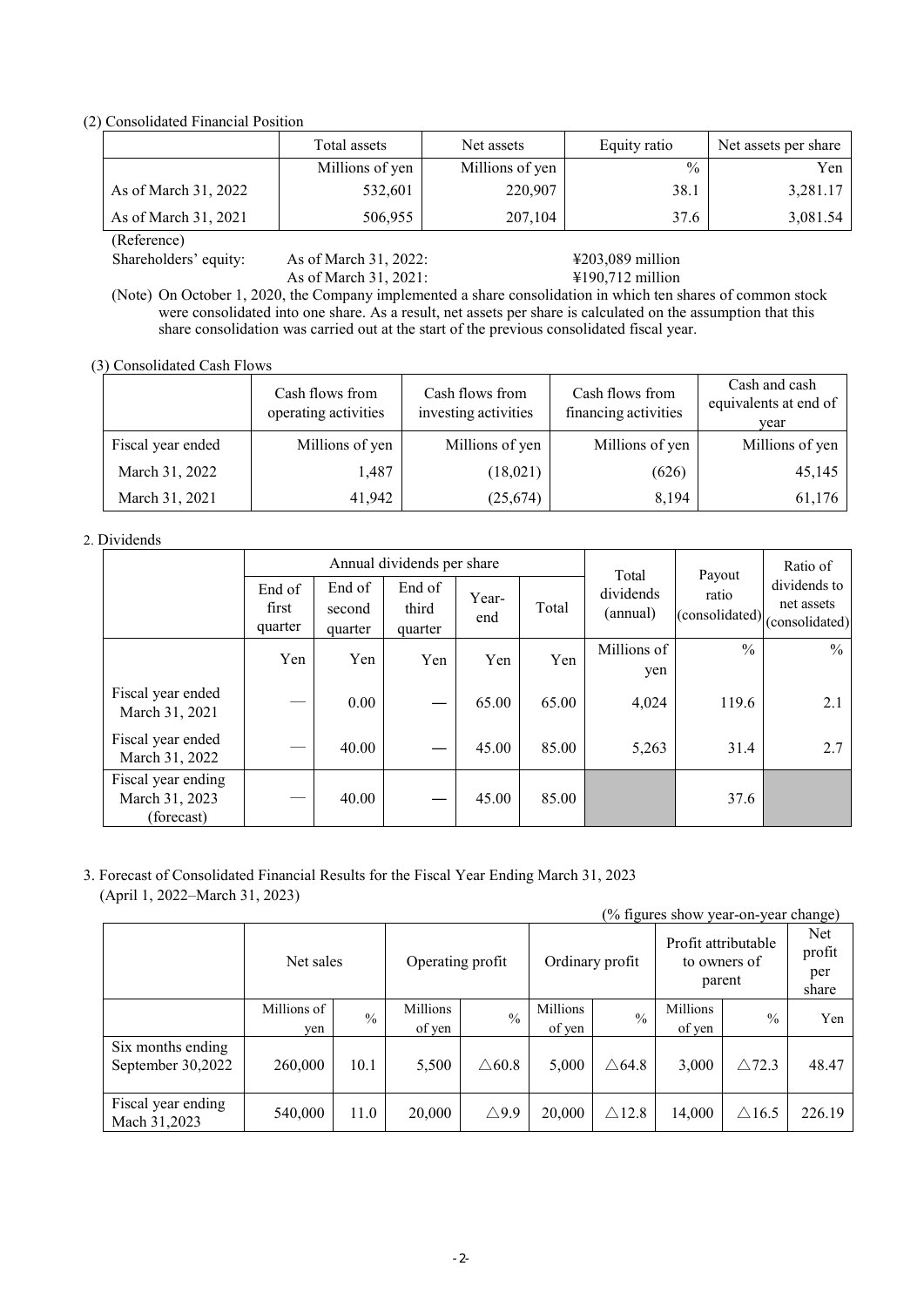\*Notes

(1) Changes in significant subsidiaries during the period

(changes in specified subsidiaries affecting the scope of consolidation): None Newly added: — (Company name:  $-$  ) Excluded: — (Company name:  $-$  )

- (2) Changes in accounting policies, changes in accounting estimates, and restatements
	- (i) Changes in accounting policies due to revision of accounting standards: Yes
	- (ii) Changes in accounting policies other than item (i) above: None
	- (iii) Changes in accounting estimates: None
	- (iv) Restatement: None

(3) Number of shares outstanding (common stock)

(i) Number of shares outstanding at end of period (including treasury stock)

| As of March 31, 2022                                         | 61,993,750 shares |
|--------------------------------------------------------------|-------------------|
| As of March 31, 2021                                         | 61,993,750 shares |
| (ii) Number of treasury stock at end of period               |                   |
| As of March 31, 2022                                         | 98,476 shares     |
| As of March 31, 2021                                         | 105,121 shares    |
| (iii) Average number of shares outstanding during the period |                   |
| Fiscal year ended March 31, 2022                             | 61,894,906 shares |
| Fiscal year ended March 31, 2021                             | 61,910,894 shares |

(Note) On October 1, 2020, the Company implemented a share consolidation in which ten shares of common stock were consolidated into one share. As a result, the number of shares outstanding (common stock) is calculated on the assumption that this share consolidation was carried out at the start of the previous consolidated fiscal year.

\* The consolidated financial results are not subject to auditing by a certified public accountant or an audit firm.

\* Explanations concerning the appropriate use of financial forecasts and other special notes (Note of caution concerning forward-looking statements)

The forward-looking statements such as result forecasts included in this document are based on the information available to the Company at the time of the announcement and on certain assumptions considered reasonable, and the Company makes no representations as to their achievability. Actual results may differ materially from the forecast depending on a range of factors.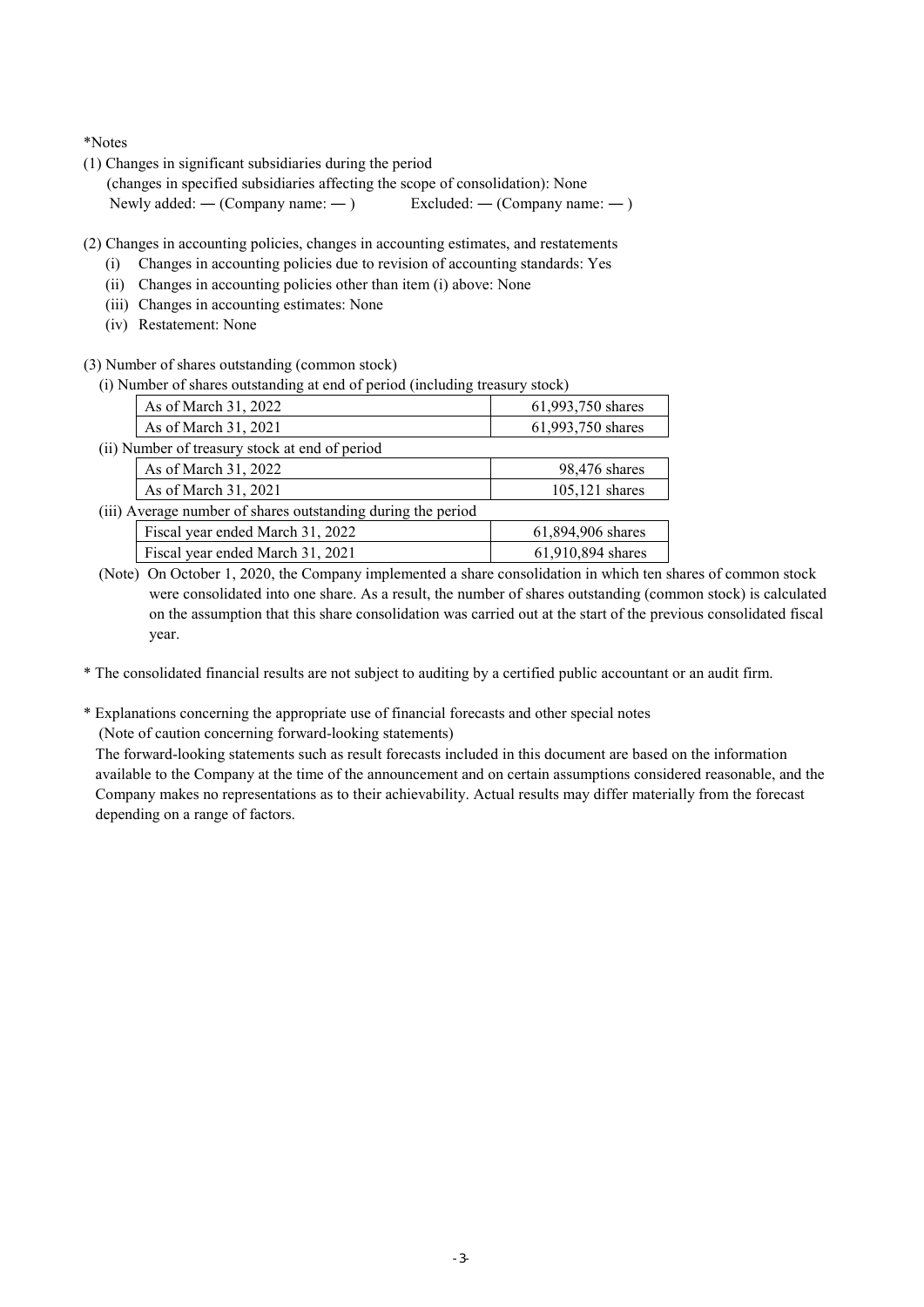# **[Attached documents]**

# **Index**

| 1. |                                                                                                           |
|----|-----------------------------------------------------------------------------------------------------------|
|    |                                                                                                           |
|    |                                                                                                           |
|    | (3) Basic policy regarding profit distribution and dividends for the fiscal year ended March 31, 2022 and |
| 2. |                                                                                                           |
|    |                                                                                                           |
| 3. |                                                                                                           |
| 4. |                                                                                                           |
|    |                                                                                                           |
|    | (2) Consolidated statements of income and consolidated statements of comprehensive income16               |
|    |                                                                                                           |
|    |                                                                                                           |
|    |                                                                                                           |
|    |                                                                                                           |
|    |                                                                                                           |
|    |                                                                                                           |
|    |                                                                                                           |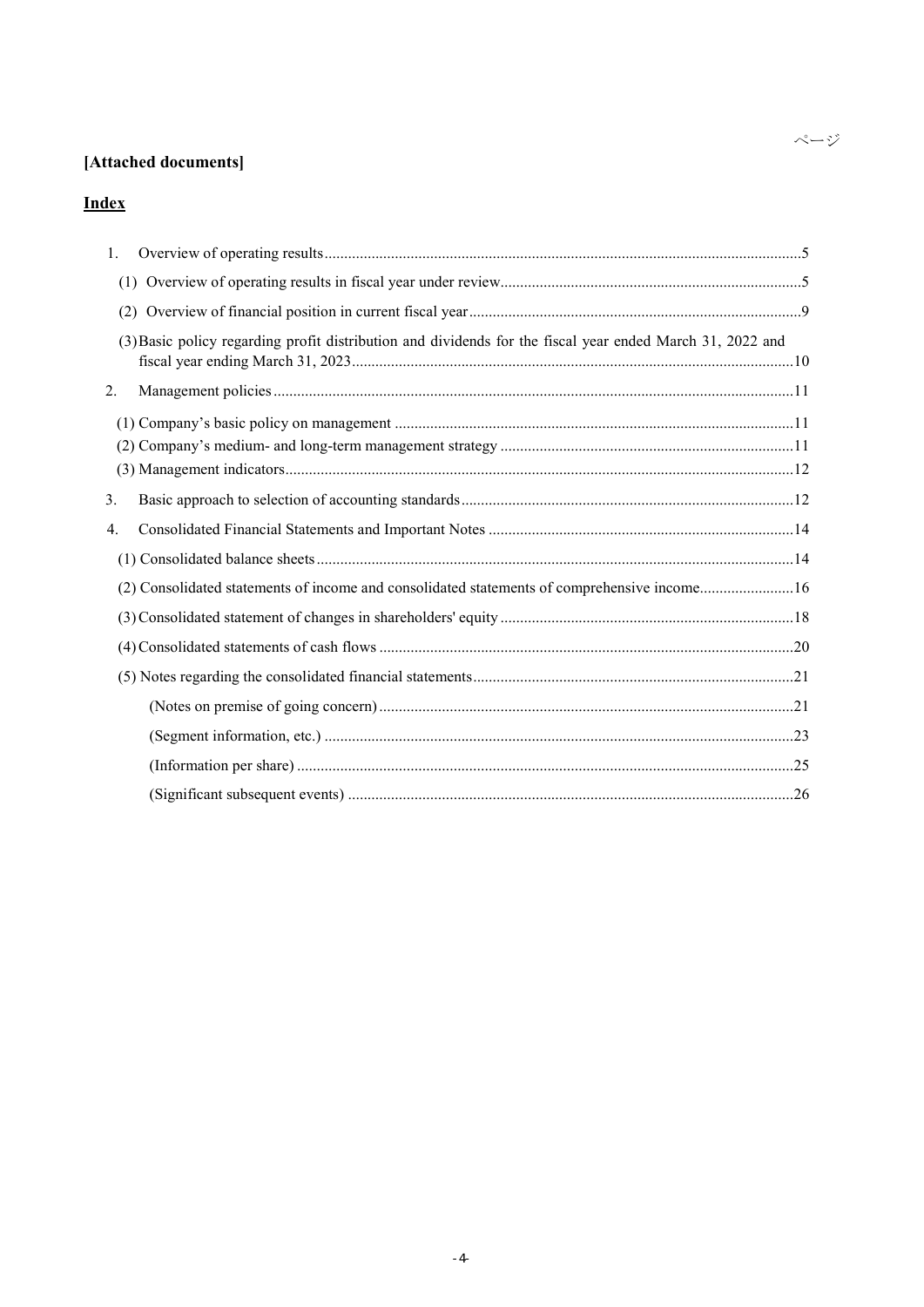#### **1. Overview of operating results**

# **(1) Overview of operating results in fiscal year under review**

## **(i) Operating results in fiscal year under review**

The recovery in the global economy has spread in this fiscal year as economic activity normalizes with the progress made by COVID-19 countermeasures taken in various countries and the easing of restrictions, among other factors. However, raw material prices are skyrocketing, production is declining due to a shortage of parts, particularly semiconductors, distribution has stalled, and in addition, Russia's military action in Ukraine in February has made conditions tense, causing confusion again. In the aluminum industry, the prices of aluminum metal and other materials that are key raw materials continued to rise.

In this economic environment, the Group endeavored to steadily implement its measures based on its basic policies and to achieve its target figures in this final year of its medium-term management plan (fiscal 2019 to fiscal 2021).

The first basic policy is to create new products and new business. To this end, the Group explored its customers' and society's needs utilizing a wide range of business areas, and responded to these needs by combining its technologies and businesses in a complex way to turn them into products and businesses. Specifically, in the automotive field, the Group combined its alloys, construction methods, and processing techniques to develop products with heat resistance, such as aluminum radiation plates for eco-friendly cars, as well as aluminum busbars that reduce weight, and bring these products onto the market. The Group also commercialized a proprietary technology for solidly bonding resin onto surface-treated metal (PAL-fit®) for auto parts. In addition, the Group focused on developing products and expanding sales in the battery field and semiconductor manufacturing equipment field, among others.

The Group's second basic policy is to invest resources for growth. The Group more aggressively invested management resources into areas and regions in which it can utilize its strengths and built up a foundation for growth. In India, Toyo Aluminium K.K. acquired additional shares in Svam Packaging Industries Private Ltd., which operates an aluminum foil business for medical packaging materials, and made it a subsidiary. This reinforced its foundation for meeting growing demand in this region. In the US, the Group reinforced the production capacity of Nikkei MC Aluminum America, Inc., a subsidiary in the secondary alloy business to address higher demand for auto body structural materials in response to the need for lighter automobiles. In addition to these efforts, Nippon Light Metal Georgia, Inc., a subsidiary in the US that makes auto chassis parts, completed preparations for full-scale operations in fiscal 2022, and CMR Nikkei India Private Ltd., a subsidiary in the secondary alloy business in India, made steady progress in preparing for the start of operations. In this fiscal year, the Chinese subsidiary of Toyo Rikagaku Kenkyusho Co., Ltd., which operates a sheet processed product business, was sold in light of future profitability and investment obligations, but was sold outside of the Group with a view to continuing the business and the employment the company offered. In this way, the Group achieved balance in allocating resources.

The third basic policy is to strengthen the management foundation. Under this policy, in order to further emphasize and encourage sustainability management, the Group organized and identified its material issues (materiality) and process for sustainable value creation. In addition, the Group put together an integrated report in tandem with its initiatives addressing issues such as decarbonization, female advancement, and support and employment for disabled people, and publicized this internally and outside of the company.

Financial results in the fiscal year under review were as follows.

Sales volume increased for the aluminum chemical sector and in the field of secondary alloy for automobiles, demand related to machinery and electronics was solid, and sales prices rose in the ingot sector and the aluminum sheet and extrusions sector, reflecting conditions in the aluminum metals market. As a result of these factors, net sales surpassed the previous year's levels. At the same time, operating profit and ordinary profit fell short of the previous year's levels due to the impact of the steep rise in raw material and fuel prices and the impact of a slowdown in production due to a shortfall in the chassis supply resulting from the semiconductor shortage in the truck bodies business. In this fiscal year, Nippon Fruehauf Co., Ltd., posted an extraordinary loss for costs related to inspecting and repairing the products covered under a recall notification it submitted, but the profits generated by the transfer of all of the equity that Toyo Rikagaku Kenkyusho Co., Ltd. owned in its Chinese subsidiary was posted as extraordinary profits, and in addition, the costs of sediment countermeasures at Amehata Dam, which were posted as extraordinary losses in the previous fiscal year, were not included in the statements of income this fiscal year. As a result, profit attributable to owners of parent increased significantly over the previous fiscal year.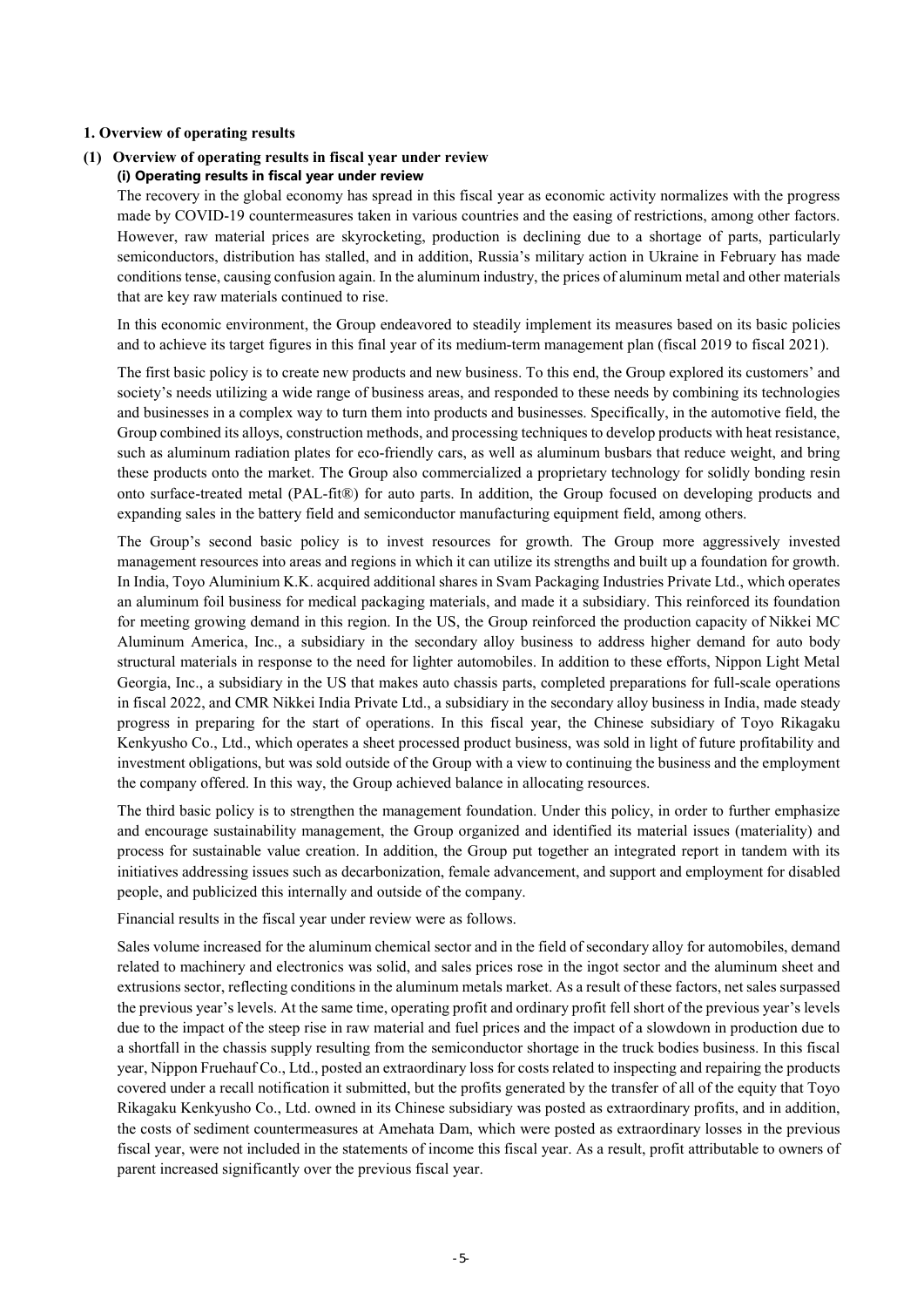## Consolidated Results of Operations

|                                            |                                                                                                                                       |         |         | $\circ$ mu minion $\circ$ m |
|--------------------------------------------|---------------------------------------------------------------------------------------------------------------------------------------|---------|---------|-----------------------------|
|                                            | Previous consolidated<br>Current consolidated<br>fiscal year (ended on<br>fiscal year (ended on<br>March 31, 2022)<br>March 31, 2021) |         | Change  | YoY                         |
| Net sales                                  | 486,579                                                                                                                               | 432,568 | 54,011  | 12.5%                       |
| Operating profit                           | 22,198                                                                                                                                | 24,194  | (1,996) | $(8.2\%)$                   |
| Ordinary profit                            | 22,928                                                                                                                                | 24,030  | (1,102) | $(4.6\%)$                   |
| Profit attributable to<br>owners of parent | 16,759                                                                                                                                | 3,366   | 13,393  | 397.9%                      |

(Unit: million yen)

An overview of each business segment in the current fiscal year is provided below.

## **<Aluminum ingot and chemicals>**

In the aluminum chemical sector, the sales volume for mainstay aluminum hydroxide and alumina-related products increased thanks to an ongoing recovery in demand for ceramic for refractories and automobile applications, and fillers for radiation applications. Sales were also solid for chemical products, especially flocculants and inorganic chlorine compounds. As a result, net sales far exceeded the previous year's levels and in terms of profitability, income also rose.

In the ingot sector, net sales surpassed the previous year's levels because, despite the impact of the suspension of operations caused by a reduction in auto production from the second half of the fiscal year, sales continued to recover in the mainstay field of secondary alloy for automobiles both in Japan and overseas, and sales prices rose, reflecting conditions in the aluminum metal market. In terms of profitability, income also increased over the previous year, despite the impact of skyrocketing resource prices and higher fuel prices.

As a result of the above, net sales in the aluminum ingot and chemicals segment rose by 40.0% over the previous fiscal year to 127,633 million yen and operating profit increased by 35.4% to 13,021 million yen.

#### **<Aluminum sheet and extrusions>**

In the sheet product sector, sales of thick plates for semiconductor and LCD manufacturing equipment continued to exceed the previous year's levels due to solid demand throughout the fiscal year. In addition, sales prices rose, reflecting conditions in the aluminum metal market. Accordingly, net sales significantly surpassed the previous year's levels.

In the extruded product sector, products for automobiles and truck bodies were affected by lower production of automobiles and truck chassis, caused by a shortfall in the semiconductor supply, but this was offset by solid sales of railway cars and industrial equipment for semiconductor manufacturing equipment, as well as a rise in sales prices reflecting conditions in the aluminum metals market. As a result, net sales increased and, on the profitability side, income also rose over the previous year.

As a result of the above, net sales in the aluminum sheet and extrusions segment increased by 16.4% over the previous fiscal year to 113,876 million yen, and operating profit rose by 26.4% to 7,518 million yen.

#### **<Fabricated products and others>**

Results in the key sectors are described below.

In the transport-related sector, net sales fell far short of the previous year's levels due to a sharp decline in sales of completed cars to truck manufacturers in the truck bodies business as a result of supply chain turmoil, namely the insufficient supply of chassis attributable to the semiconductor shortage. In terms of profitability, in addition to a drop in units sold, an increase in material prices attributable to a steep rise in the price of aluminum metal and higher costs due to the drop in capacity utilization made for extremely harsh conditions.

In the heat exchange products business, net sales and operating profit both fell short of the previous year's levels due a sluggish recovery in demand for condensers for air conditioners, particularly for mainstay light automobiles, due to the impact of the decline in automobile production.

In the industrial parts business, despite some impact from decreased auto production in the second half, sales of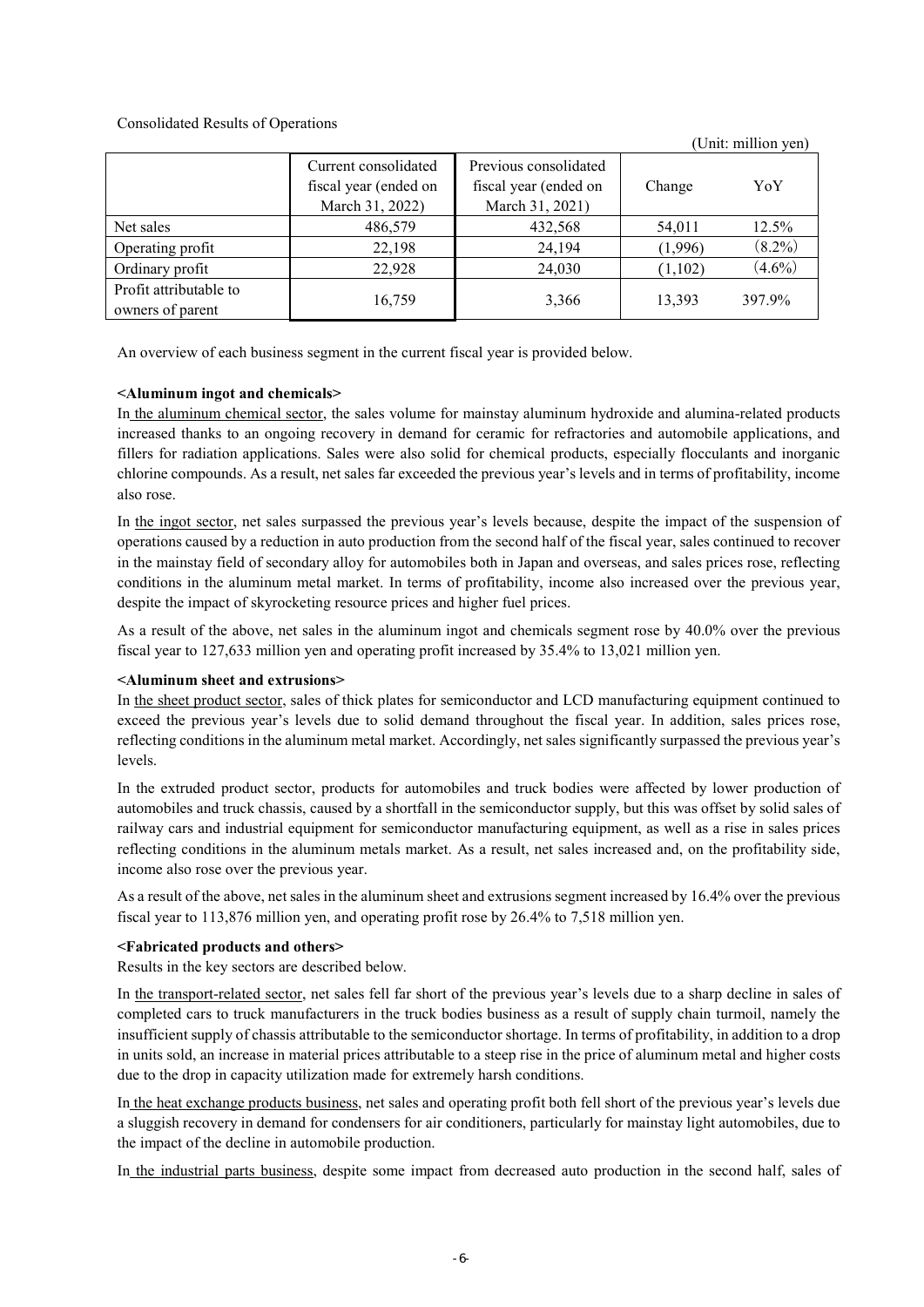mainstay brake calipers and automotive air-conditioning products trended strong, and both net sales and operating profit far surpassed the previous year's levels.

In the electronic material business, demand for communication base stations increased, and sales for automotive equipment remained strong, as in the previous fiscal year, leading to an increase in sales volume for anodized foil for electric capacitors. As a result, both net sales and operating profit increased over the previous fiscal year.

In the panel system division, demand for semiconductor factories in the clean room area were solid, but sales were almost unchanged from the previous year's levels due to the impact of postponement of construction for some projects until at least the next fiscal year. In addition, in the refrigerator and freezer area, sales for stores and kitchens decreased, but several projects whose construction periods had been delayed, such as a project for a food processing factory, were resumed, resulting in higher sales over the previous year. As a result, net sales in the division overall increased compared with the previous year, but operating profit fell significantly, in part due to the impact of the sharp rise in material prices.

In the landscape engineering division, demand for urban landscapes was solid overall, but in the case of landscapes for structures, special demand related to the Olympics, such as covers for water purification plants, wound down, and in the road and bridge area, although demand for scaffolding products used for inspections was firm, demand for the mainstay bridge railings declined. As a result, net sales and operating profit were both down significantly over the previous fiscal year in the division overall.

In the carbon products division, demand for carbon blocks for the steel industry was solid both in Japan and overseas, leading to net sales and operating profit that significantly surpassed the previous year's levels.

As a result of the above, net sales in the fabricated products and other segment decreased by 2.5% to 153,415 million yen over the previous fiscal year, and operating profit fell by 57.5% due to harsh conditions in the truck bodies business, to 3,776 million yen.

#### **<Aluminum foil, powder, and paste>**

In the aluminum foil division, the sale of processed foil for healthcare and for the circuits used with IC cards for transportation declined, but demand for foil for the outer packaging of lithium-ion batteries and foil for positiveelectrode material was strong for automobiles in particular. As a result, net sales in the division overall surpassed the previous year's levels, but operating profit fell short of the previous year's levels due to the impact of the steep rise in raw material prices.

In the powder and paste division, in powder products, sales of aluminum nitride and electronic material aluminum powder for radiation applications was strong due to growing demand from the telecommunications and automobile sectors, and in paste products, sales for mainstay automobile paints rose over the previous year despite the impact of the decline in auto production in the second half. As a result, net sales in the division overall surpassed the previous year's levels, but operating profit fell short of the previous year's levels due to the impact of the steep rise in raw material prices.

In the daily necessities division, demand for house-care products remained solid, despite the reactionary decline in stay-at-home demand from consumers in the second half, resulting in sales exceeding the previous year's levels. However, in products for packaging, sales of aluminum foil and cases for restaurants and aluminum containers for convenience stores were low. As a result, net sales and operating profit in the division overall undercut the previous year's levels.

As a result of the above, net sales in the aluminum foil, powder, and paste business rose 6.3% over the previous fiscal year to 91,655 million yen, but operating profit fell 52.6% to 1,570 million yen.

### (ii) Earnings forecasts for the next fiscal year (year ending on March 31, 2023)

We expect a new normal that takes advantage of remote work and other changes to take hold while measures to reduce the risk of the spread of COVID-19 continue to be taken. The global economy will remain in a modest recovery despite the impact of supply chain turmoil, high prices and labor shortages. At the same time, there is a risk that economic growth could be pushed down significantly by the growing number of factors causing anxiety over the economy, including conditions in Ukraine, economic sanctions on Russia and monetary tightening in the US. In this environment, we have estimated consolidated earnings based on the information and projections available at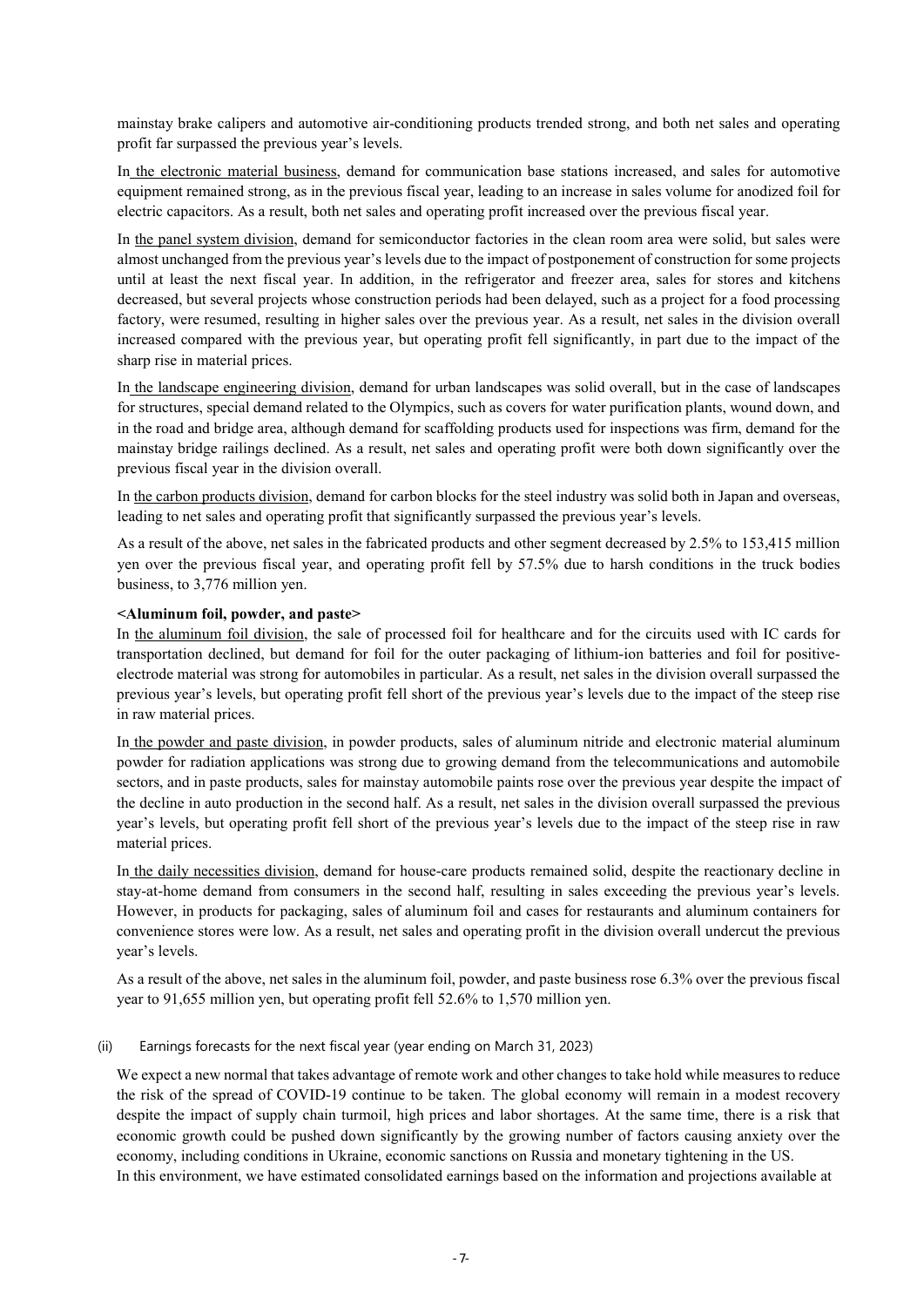this point.

The Group's consolidated earnings forecasts and earnings forecasts by segment for the fiscal year ending in March 2023 are shown below.

|                                            | (Unit: hundred million yen)                                |                                                    |                   |            |  |  |  |
|--------------------------------------------|------------------------------------------------------------|----------------------------------------------------|-------------------|------------|--|--|--|
|                                            | Forecast for fiscal<br>year ending in<br>March 2023<br>(A) | Fiscal year ended in<br>March 2022 - Actual<br>(B) | Change<br>$(A-B)$ |            |  |  |  |
| Net sales                                  | 5,400                                                      | 4,866                                              | 534               | 11.0%      |  |  |  |
| Operating profit                           | 200                                                        | 222                                                | (22)              | $(9.9\%)$  |  |  |  |
| Ordinary profit                            | 200                                                        | 229                                                | (29)              | $(12.7\%)$ |  |  |  |
| Profit attributable to<br>owners of parent | 140                                                        | 168                                                | (28)              | $(16.7\%)$ |  |  |  |

Consolidated earnings forecasts

Earnings forecasts by segment

|                                     |                                          |      | (Unit: hundred million yen) |                                                 |      |            |
|-------------------------------------|------------------------------------------|------|-----------------------------|-------------------------------------------------|------|------------|
| Segments                            | Net sales<br>(over previous fiscal year) |      |                             | Operating profit<br>(over previous fiscal year) |      |            |
| Aluminum ingot and<br>chemicals     | 1,610                                    | 334  | $26.2\%$                    | 125                                             | (5)  | $(3.8\%)$  |
| Aluminum sheet and<br>extrusions    | 1,090                                    | (49) | $(4.3\%)$                   | 40                                              | (35) | $(46.7\%)$ |
| Fabricated products<br>and others   | 1,670                                    | 136  | 8.9%                        | 35                                              | (3)  | $(7.9\%)$  |
| Aluminum foil,<br>powder, and paste | 1,030                                    | 113  | 12.3%                       | 40                                              | 24   | 150.0%     |
| Elimination and<br>company-wide     |                                          |      |                             | (40)                                            | (3)  |            |
| Total                               | 5,400                                    | 534  | $11.0\%$                    | 200                                             | (22) | $(9.9\%)$  |

Note: Earnings forecasts are calculated based on information available at this point and may contain risks and uncertainties. Actual earnings results could differ significantly from forecasts for various reasons. The key factors that could affect earnings are economic conditions in the Company and Group companies' business areas, demand fluctuations, and foreign exchange fluctuations, among other factors.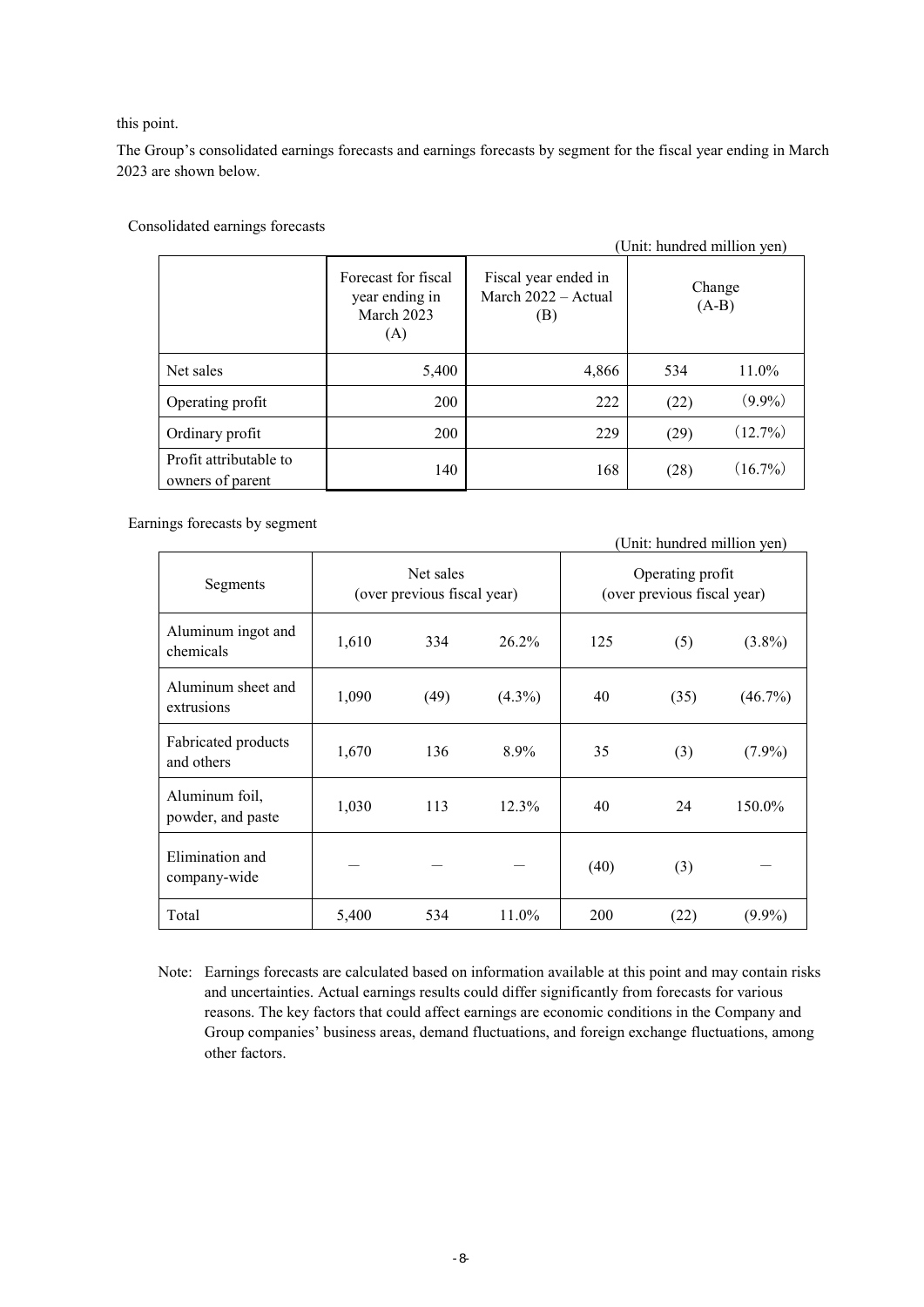## **(2) Overview of financial position in current fiscal year**

The Group focuses on reducing interest-bearing debt and augmenting its shareholders' equity to improve its financial position, while also implementing various measures in its medium-term management plan aimed at improving the health and solidity of its management structure.

At the end of the consolidated fiscal year under review, total assets increased 25,646 million yen compared with the end of the previous consolidated fiscal year to 532,601 million yen due to an increase in inventories such as merchandise and finished goods and other factors. Liabilities rose 11,843 million yen compared with the end of the previous consolidated fiscal year to 311,694 million yen as a result of an increase in short-term borrowings and other factors. Total net assets rose 13,803 million yen compared with the end of the previous consolidated fiscal year to 220,907 million yen due to an increase in retained earnings attributable to the posting of profit attributable to owners of parent. The equity ratio rose from 37.6% at the end of the previous consolidated fiscal year to 38.1%.

#### Cash flows from operating activities

Cash provided by operating activities in the consolidated fiscal year under review amounted to 1,487 million yen. This was because non-cash profit/loss items such as profit before income taxes and depreciation exceeded expenditures for the payment of income taxes and other. Cash provided by operating activities fell 40,455 million yen compared to the previous consolidated fiscal year, which this was largely due to an increase in inventories.

#### Cash flows from investing activities

Cash used in investing activities in the consolidated fiscal year under review totaled 18,021 million yen. This was primarily due to expenditures to purchase of property, plants and equipment. Cash used in investing activities was down 7,653 million yen compared to the previous consolidated fiscal year, which was primarily due to a decrease in expenditures to purchase of property, plants and equipment.

#### Cash flows from financing activities

Cash used in financing activities in the consolidated fiscal year under review amounted to 626 million yen. This was primarily due to expenditures for the repayments of long-term borrowings. Financing activities provided 8,194 million yen in cash in the previous consolidated fiscal year, but this consolidated fiscal year financing activities used 626 million yen, which was primarily due to a decrease in proceeds from long-term borrowings.

As a result, cash and cash equivalents on a consolidated basis were down 16,031 million yen (26.2%) compared to the end of the previous consolidated fiscal year, to 45,145 million yen.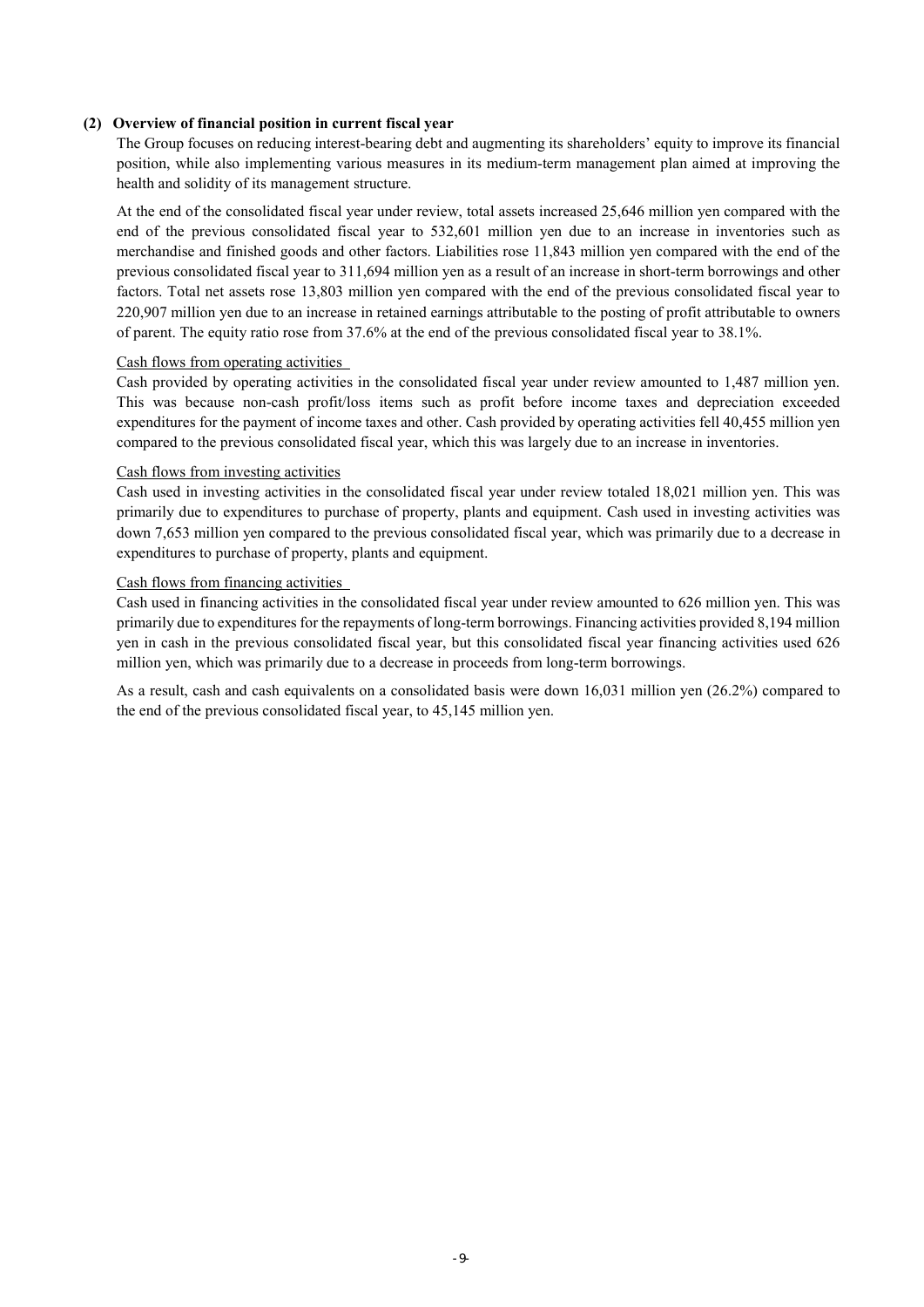#### Reference: Fluctuations in indicators related to cash flow

|                                           | FY2019 | <b>FY2020</b> | FY2021 | FY2022 |
|-------------------------------------------|--------|---------------|--------|--------|
| Equity ratio                              | 39.0%  | 39.6%         | 37.6%  | 38.1%  |
| Mark-to-market capital<br>ratio $(\%)$    | 31.3%  | 22.3%         | 27.0%  | 19.9%  |
| Cash flow/interest-<br>bearing debt ratio | 4.0    | 2.7           | 3.5    | 104.5  |
| Interest coverage ratio                   | 25.8   | 41.8          | 39.6   | 1.3    |

#### Notes: Equity ratio: Shareholders' equity/Total assets

Mark-to-market capital ratio: Total market capitalization/Total assets Cash flow/interest-bearing debt ratio: Interest-bearing debt/Operating cash flows Interest coverage ratio: Operating cash flows/Interest payments

\* Indicators are calculated using financial data on a consolidated basis.

- \* Total market capitalization was calculated by multiplying the stock price at closing at the end of the fiscal year by the number of outstanding shares (excluding treasury shares) at year-end.
- \* Cash flow from operating activities in the consolidated cash flow statement is used for the operating cash flow figure. Interest-bearing debt represents all interest-bearing debt recorded on the consolidated balance sheet. In addition, the interest payment recorded in the consolidated cash flow statement is the figure used for interest payments.

# **(3) Basic policy regarding profit distribution and dividends for the fiscal year ended March 31, 2022 and fiscal year ending March 31, 2023**

The Group's basic policy on profit distribution is that it will return profits to all shareholders, comprehensively taking into account the maintenance of cash flow and a sound financial foundation for the medium to long term, while also reinforcing its financial position and management foundation.

The Group decides on dividend amounts using a total dividend payout ratio, including the acquisition of treasury stock, of 30%, as its indicator for profit returns.

In addition, as well as investments to expand business in growth areas and create demand and expand profitability in foundational business areas, the Group makes investments to strengthen its management foundation into the future, such as R&D, human resource development, and carbon neutrality, and strives to raise corporate value. We will continue to keep the D/E ratio below 1x. (The D/E ratio was 0.8x in the fiscal year ended in March 2022.)

Year-end dividends for the fiscal year ended in March 2022 will be an ordinary dividend of 45 yen per share. The Group plans to pay an interim dividend of 40 yen and a year-end dividend of 45 yen in the fiscal year ending in March 2023, for an annual dividend of 85 yen (the dividend payout ratio based on consolidated earnings forecasts at this point is 37.6%).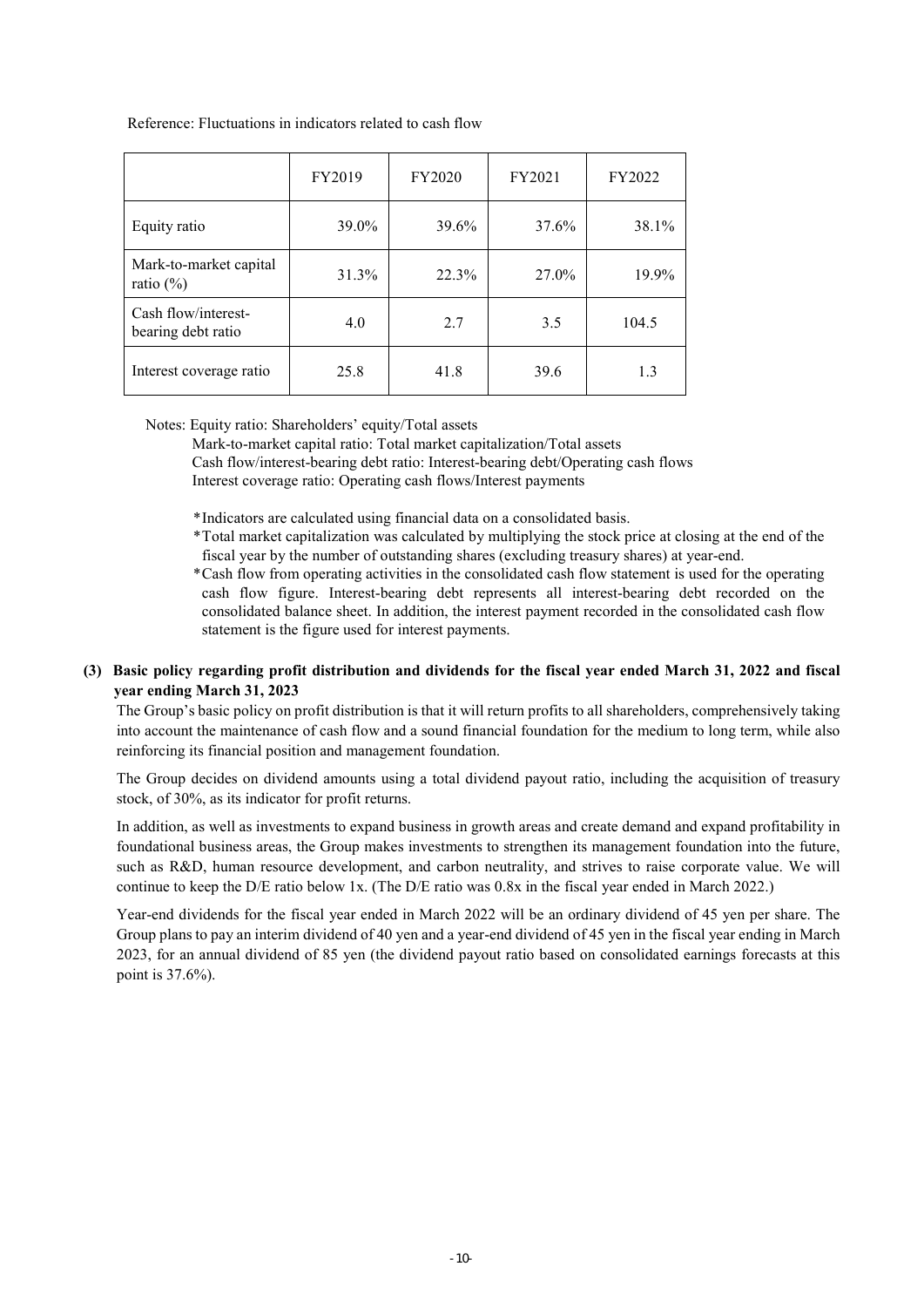#### **2. Management policies**

#### **(1) Company's basic policy on management**

The Company has revised the NLM Group Management Policy as shown below. The Company strives to raise corporate value by utilizing the Group's wide-ranging aluminum-related knowledge and diverse businesses, which are its strengths, to the maximum extent, and also endeavors to solve various social issues through its business activities to contribute to the realization of a sustainable society. In our new management policy, we carry on with the spirit that has been at the root of our management policies thus far, while redefining the Company's management philosophy and objectives based on the material issues identified by the Group last year and the initiatives to address each of these issues. This reflects the diversifying needs of society and our customers as the social environment changes.

#### NLM Group Management Policy

◆ Corporate Philosophy

Contribute to improving people's quality of life and environmental protection by continuing to create business, focused on aluminum.

♦ Basic Policies

・ The Group will create healthy, safe workplaces, and achieve zero-accident operations.

- ・ The Group will continuously provide diverse value to customers by deepening the level of collaboration and coordination within and outside the Group.
- ・ The Group will work actively to achieve carbon neutrality, to help create a sustainable society.
- ・ The Group will engage in fair and honest business operations, with respect for human rights and an emphasis on ethics.
- ・ The Group will respect diverse values, and develop human resources from a long-term global perspective.

(Revised: May 16, 2022)

## **(2) Company's medium- and long-term management strategy**

The Group has established a three-year medium-term management plan whose first fiscal year will be in fiscal 2022 (hereinafter, 2022 Medium-term Plan), and devised basic policies as laid out below.

< Basic Policy 1: Provide products and businesses that contribute to the creation of social value >

The Group aims to provide products and businesses throughout the supply chain lifecycle that satisfy customers' needs and lead to the resolution of social issues, and from the perspective of strengthening the eco-friendly autorelated business and recycling business, we will consider rebuilding the Group's collaborative system and reallocating management resources, while also utilizing external resources as necessary. For example, in the recycling business, to achieve carbon neutrality, we will shape and implement our own aluminum resource cycle utilizing Group infrastructure and offer low-carbon products so that we can provide the value that our customers and society desire.

#### < Basic Policy 2: Strengthen management foundation >

Priority measures to strengthen the management foundation include ensuring the mental and physical safety of employees and continuing to ensure compliance, while also promoting recycling as well as energy conservation and fuel changes to achieve carbon neutrality. In addition, we will carry out operation reforms utilizing digital technology, while also pursuing initiatives in hiring, appointing employees, education and other areas as our HR strategy supporting the sustainable improvements in corporate value and promoting diversity and inclusion.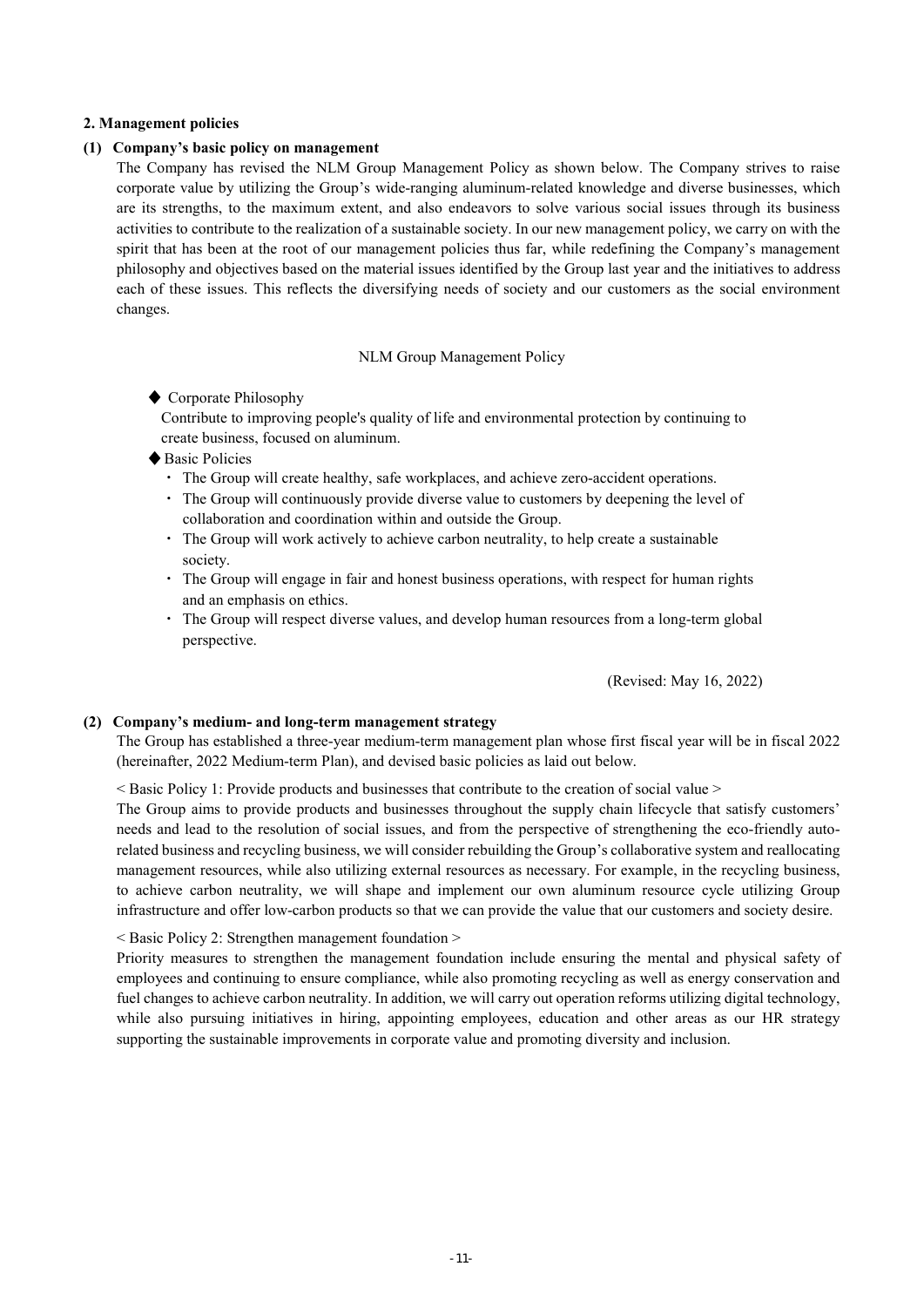We take very seriously the series of incidents related to the notice of the revocation of JIS certification at some of the Group's business sites since May 2021.

In June 2021, we established a Special Investigation Committee, which is pursuing a thorough investigation of the facts and causes, but the Group has already taken steps to address issues that were already clear, without waiting for the Committee's investigation results.

Specifically, we are working to reinforce the Group's quality oversight functions in the Company's Central Product Safety & Quality Assurance Division, revise the reporting standards when quality issues occur and reform the committee system in which Group companies' quality assurance managers participate (Group Quality Committee). In addition, we are making changes so that a whistleblowing system (hotline) for all Group employees is easier to use.

Reforming an organizational climate that produces and allows inappropriate conduct is a major issue, but we are working to improve compliance awareness by redoubling our efforts thus far to provide information such as the messages from top management given to raise ethics, offer education in behavioral ethics by outside speakers, and hold compliance meetings in which all Group employees participate at the workplace level.

Including the above initiatives, the Group will devise bold measures to prevent reoccurrence and address these in good faith. The results of the Special Investigative Committee's investigation will be received with humility and we will strive to regain the trust we have lost.

Countermeasures to address sediment in Amehata Dam have been taken based on the basic plan submitted to the Ministry of Land, Infrastructure and Transportation in April 2020, and the emergency measures (construction of an embankment) and short-term plan (dirt removal plan for fiscal 2020-2021) were carried out in line with the plans. The medium-term plan that began in fiscal 2022 (dirt removal plan for fiscal 2022-2024) will be steadily implemented based on the specific removal plan established in cooperation with the related organizations, and going forward, we will respond with sincerity in cooperation with the related organizations, with the safety of local residents as our main priority.

#### **(3) Management indicators**

In the 2022 Medium-term Plan, the Group will build a profit foundation that will be less susceptible to the external environment and aim for a corporate structure that can secure profit in the 30-40 billion yen range on a stable basis.

|                  | FY2022<br>(actual) | FY2023<br>(forecast) | FY2024, final year<br>of 2022 Medium-<br>term Plan<br>(Reference figure*) |
|------------------|--------------------|----------------------|---------------------------------------------------------------------------|
| Operating income | 22.2 billion yen   | 20 billion yen       | Over 30 billion yen                                                       |

\* This figure indicates the Company's approximation at this point, and is not a target that the Company aims to meet.

The Group pays dividends in line with the basic policy regarding profit distribution outlined on page 7 of these materials.

|           |         | FY2022   |                     | FY2023   | FY2024, final year of<br>2022 Medium-term<br>Plan |
|-----------|---------|----------|---------------------|----------|---------------------------------------------------|
|           | Interim | Year-end | Interim             | Year-end | Annual reference                                  |
|           | actual  | plan     | forecast            | forecast | $figure*$                                         |
| Dividends | 40 yen  | 45 yen   | $40 \,\mathrm{yen}$ | 45 yen   | $100 \text{ yen}$                                 |

\*This figure indicates the Company's approximation at this point, and is not a target that the Company aims to meet.

## **3. Basic approach to selection of accounting standards**

The Group will prepare its consolidated financial statements based on Japanese standards in the near term in light of comparability between periods in consolidated financial statements and comparability between companies.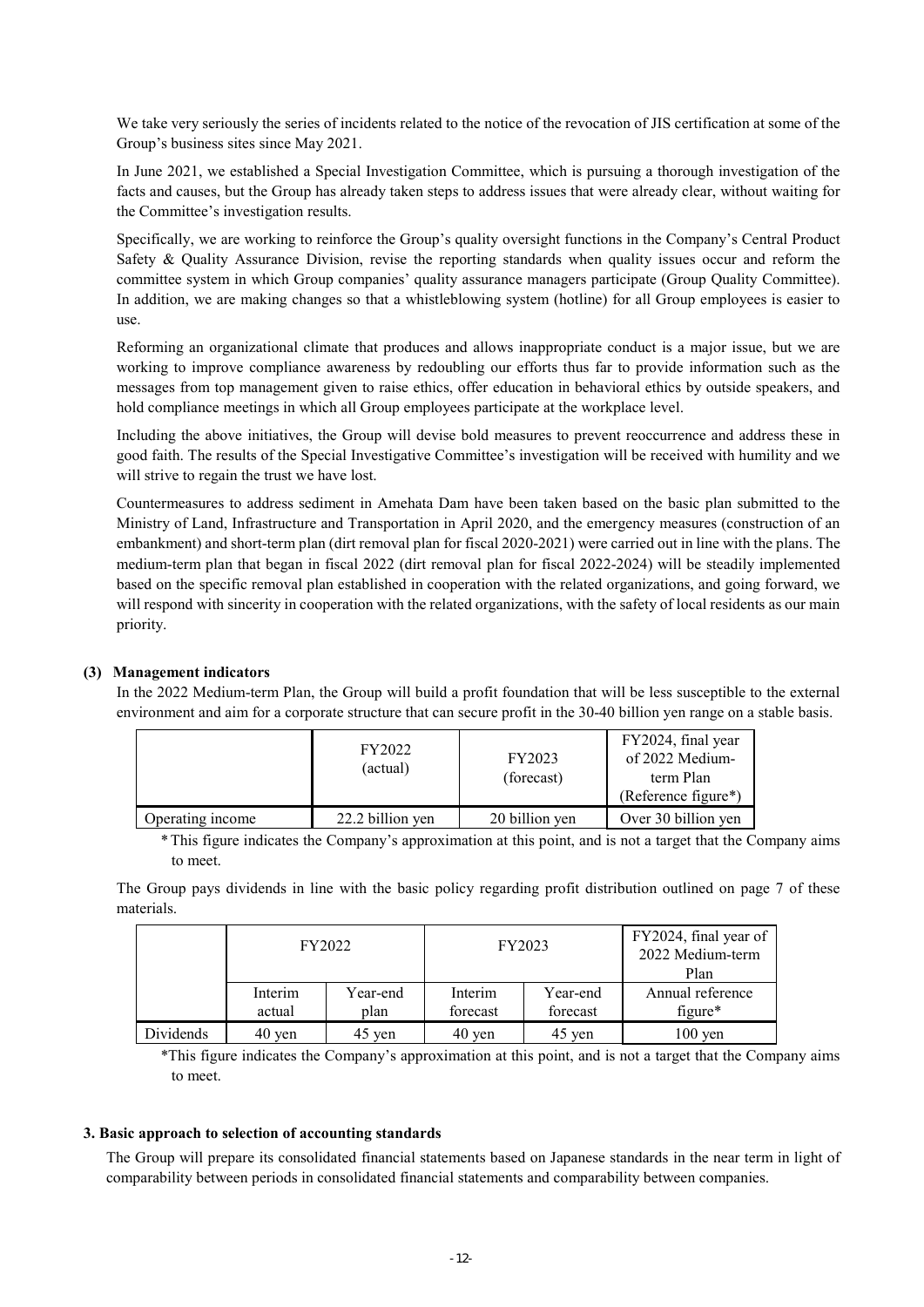The Group will respond appropriately to the adoption of international accounting standards, taking into account conditions in Japan and overseas.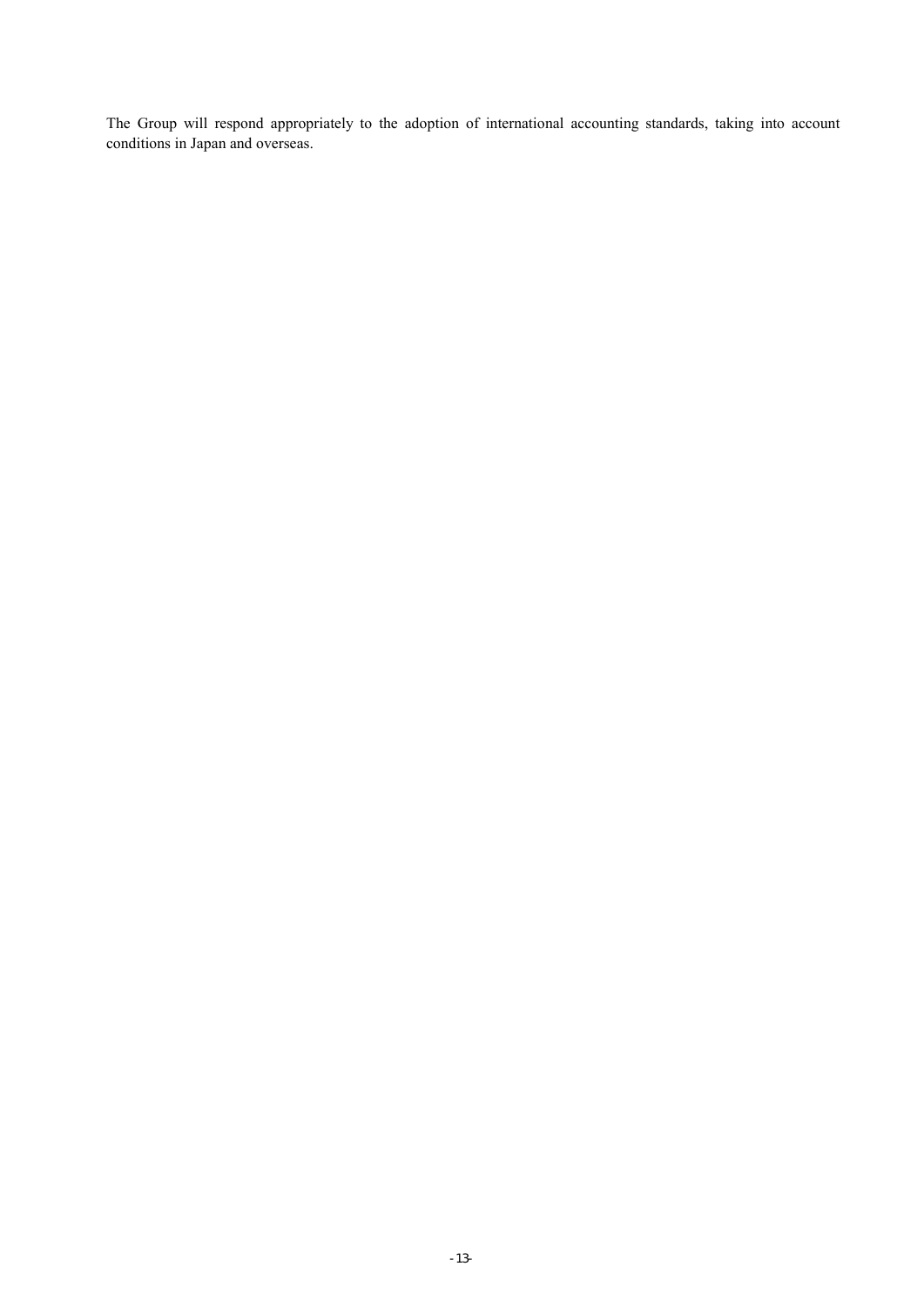# 【Attached documents】 Consolidated Financial Statements and Important Notes

# (1)Consolidated Balance Sheets

| usviiuateu Dalallee                                        |            | (Millions of yen)                       |
|------------------------------------------------------------|------------|-----------------------------------------|
|                                                            | 2021       | As of March 31, As of March 31,<br>2022 |
| Assets                                                     |            |                                         |
| Current assets                                             |            |                                         |
| Cash and deposits                                          | 61,229     | 45,188                                  |
| Notes and accounts receivable – trade                      | 105,003    |                                         |
| Notes and accounts receivable - trade, and contract assets |            | 115,558                                 |
| Electronically recorded monetary claims – operating        | 28,770     | 28,620                                  |
| Merchandise and finished goods                             | 27,394     | 39,450                                  |
| Work in progress                                           | 18,424     | 21,729                                  |
| Raw material and supplies                                  | 19,776     | 28,218                                  |
| Other                                                      | 10,570     | 18,350                                  |
| Allowance for doubtful accounts                            | (385)      | (386)                                   |
| Total current assets                                       | 270,781    | 296,727                                 |
| Non-current assets                                         |            |                                         |
| Property, plant and equipment                              |            |                                         |
| Buildings and structures                                   | 159,141    | 160,950                                 |
| Accumulated depreciation                                   | (100, 022) | (101, 628)                              |
| Buildings and structures, net                              | 59,119     | 59,322                                  |
| Machinery and equipment                                    | 305,565    | 306,064                                 |
| Accumulated depreciation                                   | (256, 058) | (258, 196)                              |
| Machinery and equipment, net                               | 49,507     | 47,868                                  |
| Tools, furniture and fixtures                              | 37,786     | 37,836                                  |
| Accumulated depreciation                                   | (31,552)   | (31, 987)                               |
| Tools, furniture and fixtures, net                         | 6,234      | 5,849                                   |
| Land                                                       | 54,690     | 54,904                                  |
| Construction in progress                                   | 9,555      | 7,980                                   |
| Total property, plant and equipment                        | 179,105    | 175,923                                 |
| Intangible assets                                          |            |                                         |
| Goodwill                                                   | 1,111      | 2,442                                   |
| Other intangible assets                                    | 5,962      | 9,948                                   |
| Total intangible assets                                    | 7,073      | 12,390                                  |
| Investments and other assets                               |            |                                         |
| Investment securities                                      | 30,241     | 29,798                                  |
| Deferred tax assets                                        | 11,898     | 10,961                                  |
| Other assets                                               | 8,402      | 7,353                                   |
| Allowance for doubtful accounts                            | (545)      | (551)                                   |
| Total investments and other assets                         | 49,996     | 47,561                                  |
| Total non-current assets                                   | 236,174    | 235,354                                 |
| Total assets                                               | 506,955    | 532,601                                 |
|                                                            |            |                                         |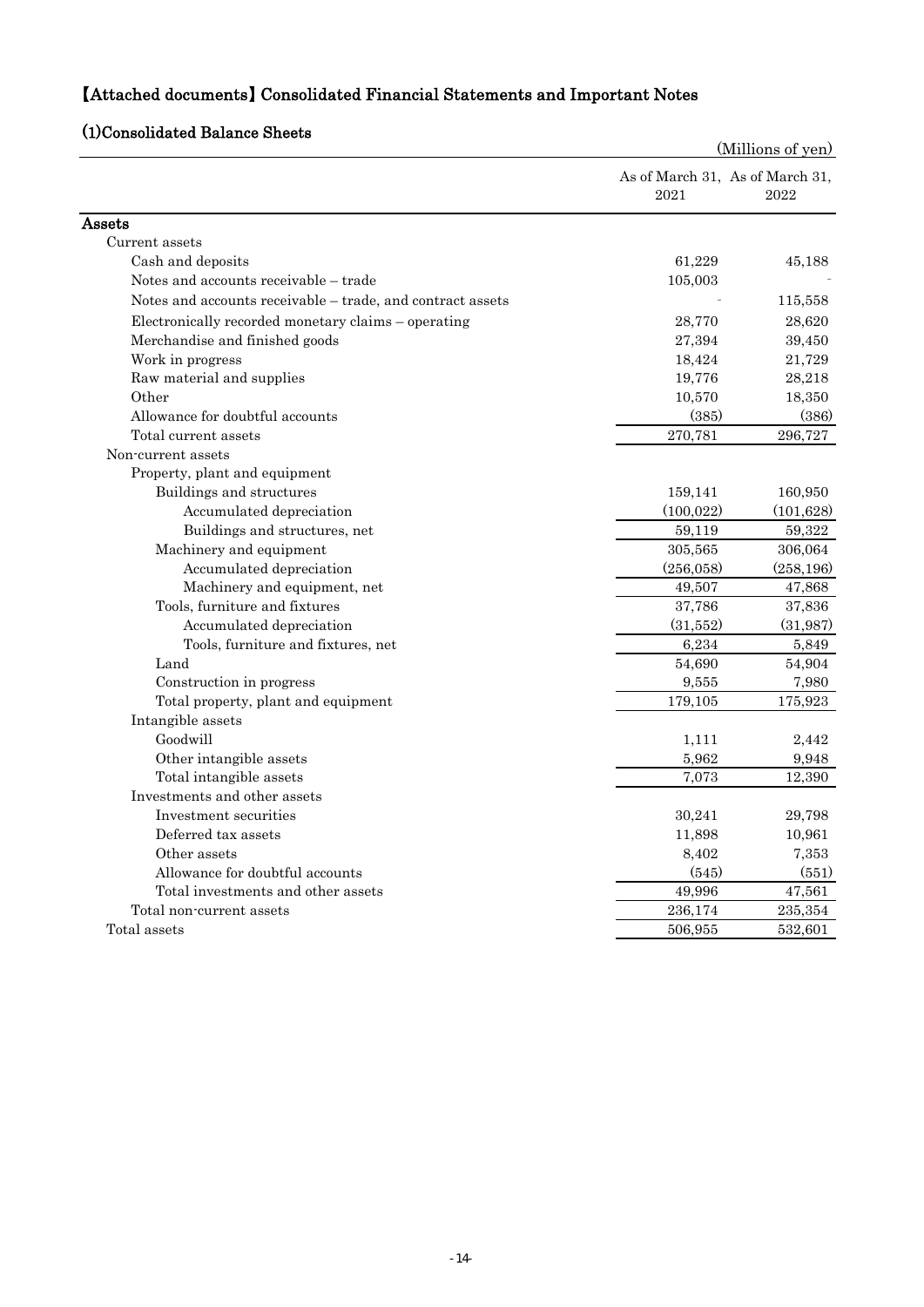|                                                       |         | (Millions of yen)                       |
|-------------------------------------------------------|---------|-----------------------------------------|
|                                                       | 2021    | As of March 31, As of March 31,<br>2022 |
| Liabilities                                           |         |                                         |
| Current liabilities                                   |         |                                         |
| Notes and accounts payable - trade                    | 65,815  | 72,324                                  |
| Short-term borrowings                                 | 55,020  | 66,276                                  |
| Current portion of long-term borrowings               | 7,648   | 11,969                                  |
| Income taxes payable                                  | 3,327   | 4,264                                   |
| Provision for recall                                  |         | 1,098                                   |
| Other current liabilities                             | 34,306  | 34,611                                  |
| Total current liabilities                             | 166,116 | 190,542                                 |
| Non-current liabilities                               |         |                                         |
| Bonds payable                                         | 664     | 734                                     |
| Long-term borrowings                                  | 82,897  | 76,427                                  |
| Retirement benefit liability                          | 19,929  | 18,776                                  |
| Provision for environmental measures                  | 24,634  | 18,253                                  |
| Other non-current liabilities                         | 5,611   | 6,962                                   |
| Total non-current liabilities                         | 133,735 | 121,152                                 |
| Total liabilities                                     | 299,851 | 311,694                                 |
| Net assets                                            |         |                                         |
| Shareholders' equity                                  |         |                                         |
| Share capital                                         | 46,525  | 46,525                                  |
| Capital surplus                                       | 18,992  | 19,107                                  |
| Retained earnings                                     | 119,377 | 129,465                                 |
| Treasury shares                                       | (131)   | (130)                                   |
| Total shareholders' equity                            | 184,763 | 194,967                                 |
| Accumulated other comprehensive income                |         |                                         |
| Valuation difference on available for sale securities | 3,642   | 2,821                                   |
| Deferred gains or losses on hedge                     | 24      | 186                                     |
| Revaluation reserve for land                          | 145     | 145                                     |
| Foreign currency translation adjustment               | 2,665   | 5,555                                   |
| Remeasurements of defined benefit plans               | (527)   | (585)                                   |
| Total accumulated other comprehensive income          | 5,949   | 8,122                                   |
| Non-controlling interests                             | 16,392  | 17,818                                  |
| Total net assets                                      | 207,104 | 220,907                                 |
| Total liabilities and net assets                      | 506,955 | 532,601                                 |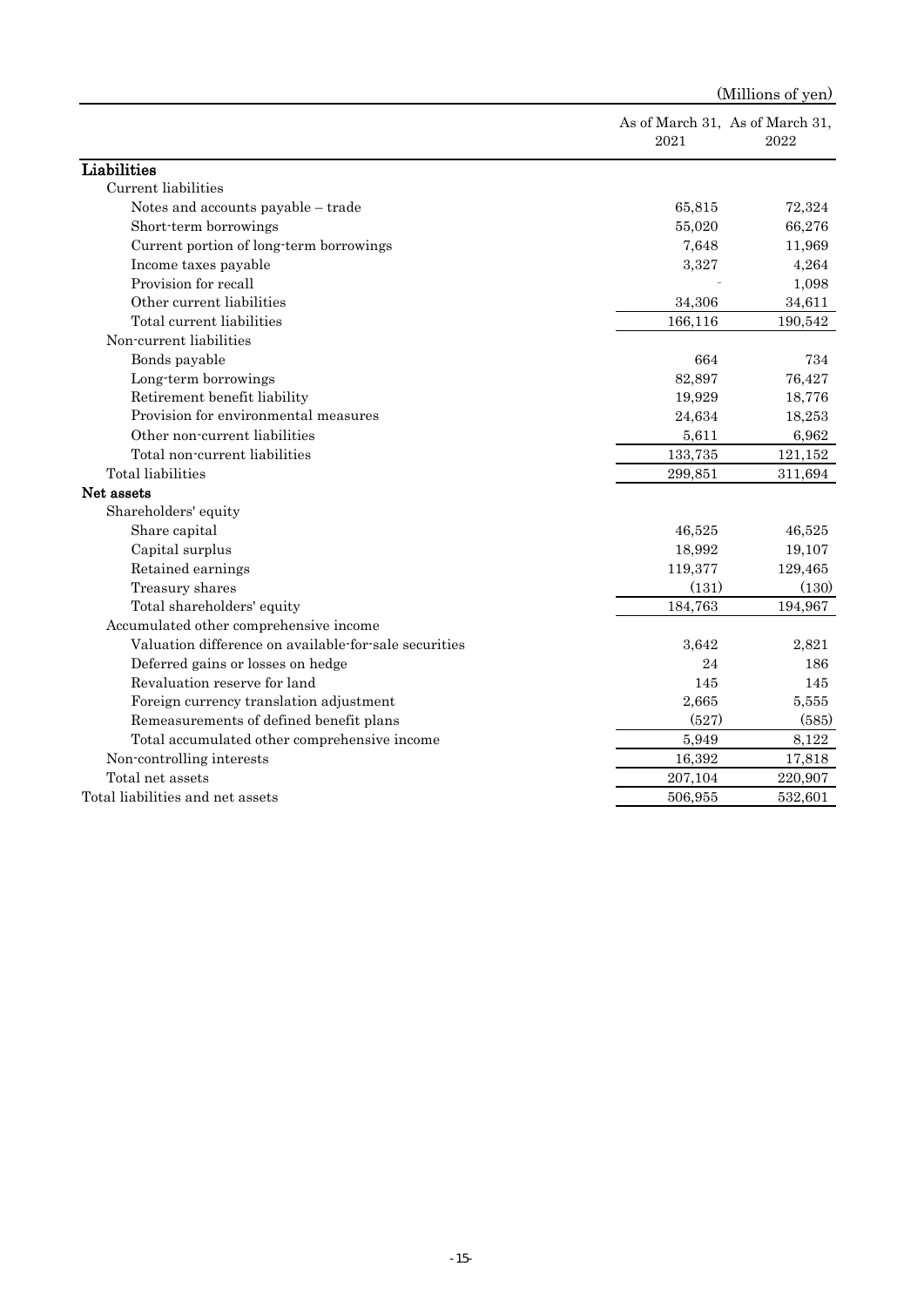## (2) Consolidated Statements of Income and Consolidated Statements of Comprehensive Income

| <b>Consolidated Statements of Income</b>                       |                 | (Millions of yen)             |
|----------------------------------------------------------------|-----------------|-------------------------------|
|                                                                | FY ended        | FY ended                      |
|                                                                |                 | March 31, 2021 March 31, 2022 |
|                                                                | (Apr. 1, 2020 - | (Apr. 1, 2021 -               |
|                                                                | Mar. 31, 2021)  | Mar. 31, 2022)                |
| Net sales                                                      | 432,568         | 486,579                       |
| Cost of sales                                                  | 342,499         | 395,229                       |
| Gross profit                                                   | 90,069          | 91,350                        |
| Selling, general and administrative expenses                   | 65,875          | 69,152                        |
| Operating profit                                               | 24,194          | 22,198                        |
| Non-operating profit                                           |                 |                               |
| Interest income                                                | 84              | 80                            |
| Dividend income                                                | 309             | 472                           |
| Share of profit of entities accounted for using equity method  | 623             | 1,663                         |
| Rental income                                                  | 700             | 659                           |
| Other                                                          | 2,200           | 2,359                         |
| Total non-operating profit                                     | 3,916           | 5,233                         |
| Non-operating expenses                                         |                 |                               |
| Interest expense                                               | 1,033           | 1,089                         |
| Rental expense                                                 | 657             | 647                           |
| Expenses related to special investigation                      |                 | 606                           |
| Other                                                          | 2,390           | 2,161                         |
| Total non-operating expenses                                   | 4,080           | 4,503                         |
| Ordinary profit                                                | 24,030          | 22,928                        |
| Extraordinary income                                           |                 |                               |
| Gain on sale of shares of subsidiaries and associates          |                 | 1,962                         |
| Gain on step acquisitions                                      |                 | 1,526                         |
| Gain on sale of non-current assets                             |                 | 912                           |
| Gain on contribution of securities to retirement benefit trust |                 | 854                           |
| Total extraordinary income                                     | $\overline{a}$  | 5,254                         |
| Extraordinary losses                                           |                 |                               |
| Expense related to recall                                      |                 | 1,481                         |
| Impairment loss                                                |                 | 1,402                         |
| Expense for environmental measures                             | 16,200          |                               |
| Total extraordinary losses                                     | 16,200          | 2,883                         |
| Profit before income taxes                                     | 7,830           | 25,299                        |
| Income taxes – current                                         | 6,691           | 7,656                         |
| Income taxes - deferred                                        | (3,958)         | 268                           |
| Total income taxes                                             | 2,733           | 7,924                         |
| Profit                                                         | 5,097           | 17,375                        |
| Profit attributable to non-controlling interests               | 1,731           | 616                           |
| Profit attributable to owners of parent                        | 3,366           | 16,759                        |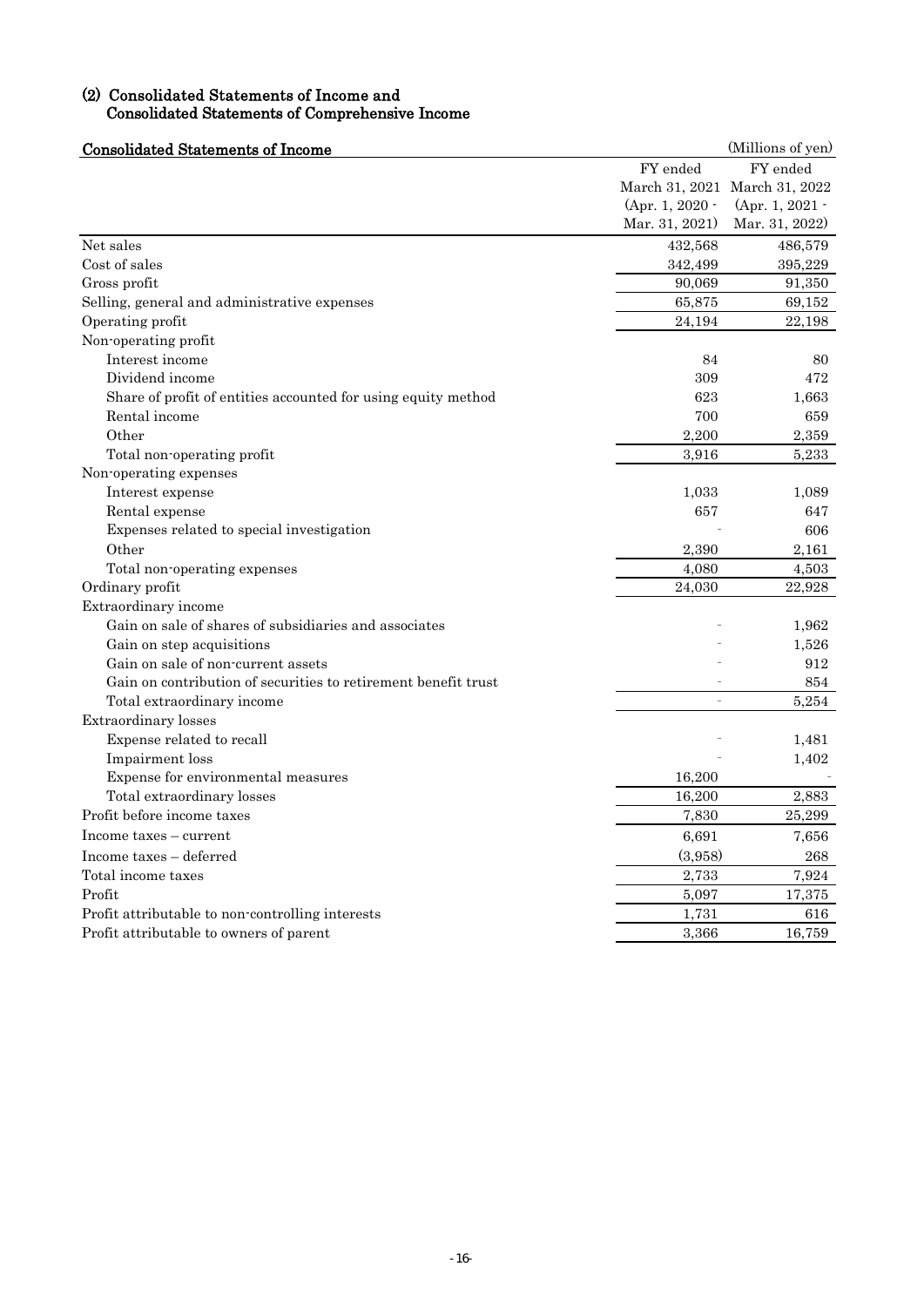| <b>Consolidated Statements of Comprehensive Income</b>                            |                   | (Millions of yen)             |
|-----------------------------------------------------------------------------------|-------------------|-------------------------------|
|                                                                                   | FY ended          | FY ended                      |
|                                                                                   |                   | March 31, 2021 March 31, 2022 |
|                                                                                   | $(Apr. 1, 2020 -$ | (Apr. 1, 2021 -               |
|                                                                                   | Mar. 31, 2021)    | Mar. 31, 2022)                |
| Profit                                                                            | 5,097             | 17,375                        |
| Other comprehensive income                                                        |                   |                               |
| Valuation difference on available-for-sale securities                             | 1,429             | (869)                         |
| Deferred gains or losses on hedges                                                | 144               | 163                           |
| Foreign currency translation adjustment                                           | 1,817             | 2,995                         |
| Remeasurements of defined benefit plans                                           | 1,155             | (21)                          |
| Share of other comprehensive income of entities accounted for using equity method | 135               | 431                           |
| Total other comprehensive income                                                  | 4,680             | 2,699                         |
| Comprehensive income                                                              | 9,777             | 20,074                        |
| Comprehensive income attributable to owners of parent                             | 7,587             | 18,932                        |
| Comprehensive income attributable to non-controlling interests                    | 2,190             | 1,142                         |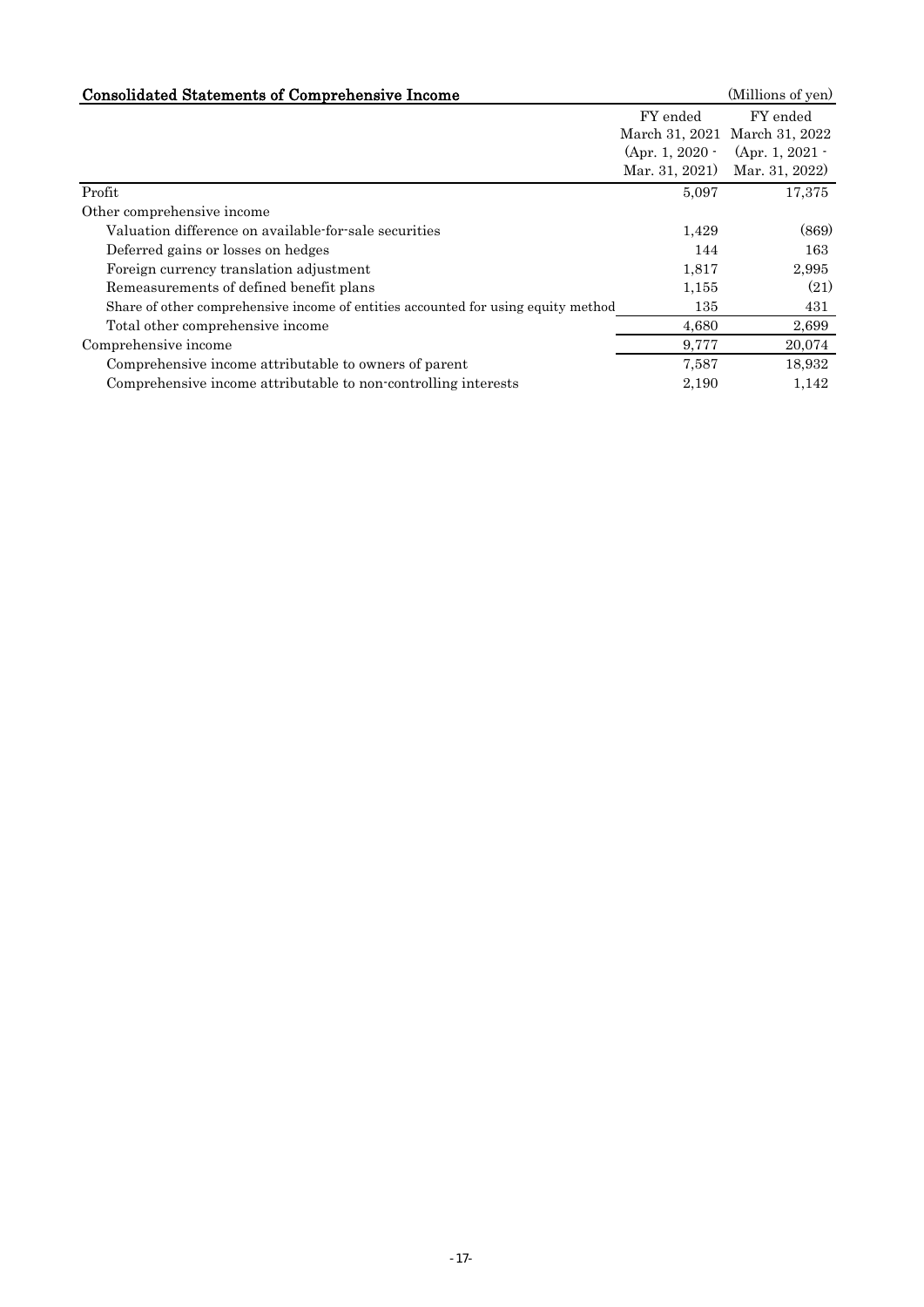| Fiscal year ended March 31, 2021 (April 1, 2020 – March 31, 2021)                                |                      |                 | (Millions of yen) |                 |                               |  |  |
|--------------------------------------------------------------------------------------------------|----------------------|-----------------|-------------------|-----------------|-------------------------------|--|--|
|                                                                                                  | Shareholders' equity |                 |                   |                 |                               |  |  |
|                                                                                                  | Share capital        | Capital surplus | Retained earnings | Treasury shares | Total shareholders'<br>equity |  |  |
| Balance at beginning of current period                                                           | 46,525               | 18,983          | 119,108           | (69)            | 184,547                       |  |  |
| Cumulative effects of changes in<br>accounting policies                                          |                      |                 |                   |                 |                               |  |  |
| Restated balance                                                                                 | 46,525               | 18,983          | 119,108           | (69)            | 184,547                       |  |  |
| Changes during period                                                                            |                      |                 |                   |                 |                               |  |  |
| Dividends of surplus                                                                             |                      |                 | (3,097)           |                 | (3,097)                       |  |  |
| Profit attributable to owners of parent                                                          |                      |                 | 3,366             |                 | 3,366                         |  |  |
| Purchase of treasury shares                                                                      |                      |                 |                   | (62)            | (62)                          |  |  |
| Disposal of treasury shares                                                                      |                      | $\theta$        |                   | 0               | $\theta$                      |  |  |
| Change in scope of consolidation                                                                 |                      |                 |                   |                 |                               |  |  |
| Change in ownership interest of parent<br>due to transactions with non-<br>controlling interests |                      | 9               |                   |                 | 9                             |  |  |
| Net changes in items other than<br>shareholders' equity                                          |                      |                 |                   |                 |                               |  |  |
| Total changes during period                                                                      | —                    | 9               | 269               | (62)            | 216                           |  |  |
| Balance at end of current period                                                                 | 46,525               | 18,992          | 119,377           | (131)           | 184,763                       |  |  |

|                                                                                                 | Accumulated other comprehensive income                                |                                             |                                    |                                                  |                                                    |                                                              |                                         |                     |
|-------------------------------------------------------------------------------------------------|-----------------------------------------------------------------------|---------------------------------------------|------------------------------------|--------------------------------------------------|----------------------------------------------------|--------------------------------------------------------------|-----------------------------------------|---------------------|
|                                                                                                 | Valuation<br>difference<br>on<br>available-<br>for-sale<br>securities | Deferred<br>gains or<br>losses on<br>hedges | Revaluation<br>reserve for<br>land | Foreign<br>currency<br>translation<br>adjustment | Remeasure-<br>ments of<br>defined<br>benefit plans | Total<br>accumu-<br>lated other<br>comprehen-<br>sive income | Non-<br>controlling<br><i>interests</i> | Total net<br>assets |
| Balance at beginning of current<br>period                                                       | 2,230                                                                 | (120)                                       | 145                                | 1,084                                            | (1,611)                                            | 1,728                                                        | 14,923                                  | 201,198             |
| Cumulative effects of changes<br>in accounting policies                                         |                                                                       |                                             |                                    |                                                  |                                                    |                                                              |                                         |                     |
| <b>Restated balance</b>                                                                         | 2.230                                                                 | (120)                                       | 145                                | 1.084                                            | (1,611)                                            | 1.728                                                        | 14,923                                  | 201,198             |
| Changes during period                                                                           |                                                                       |                                             |                                    |                                                  |                                                    |                                                              |                                         |                     |
| Dividends of surplus                                                                            |                                                                       |                                             |                                    |                                                  |                                                    |                                                              |                                         | (3,097)             |
| Profit attributable to owners of<br>parent                                                      |                                                                       |                                             |                                    |                                                  |                                                    |                                                              |                                         | 3,366               |
| Purchase of treasury shares                                                                     |                                                                       |                                             |                                    |                                                  |                                                    |                                                              |                                         | (62)                |
| Disposal of treasury shares                                                                     |                                                                       |                                             |                                    |                                                  |                                                    |                                                              |                                         | $\mathbf{0}$        |
| Change in scope of consolidation                                                                |                                                                       |                                             |                                    |                                                  |                                                    |                                                              |                                         |                     |
| Change in ownership interest<br>of parent due to transactions<br>with non-controlling interests |                                                                       |                                             |                                    |                                                  |                                                    |                                                              |                                         | 9                   |
| Net changes in items other<br>than shareholders' equity                                         | 1,412                                                                 | 144                                         |                                    | 1,581                                            | 1,084                                              | 4,221                                                        | 1,469                                   | 5,690               |
| Total changes during period                                                                     | 1,412                                                                 | 144                                         | $\overline{\phantom{0}}$           | 1,581                                            | 1,084                                              | 4,221                                                        | 1,469                                   | 5,906               |
| Balance at end of current period                                                                | 3,642                                                                 | 24                                          | 145                                | 2,665                                            | (527)                                              | 5,949                                                        | 16,392                                  | 207,104             |

# **(3) Consolidated Statement of changes in shareholders' equity**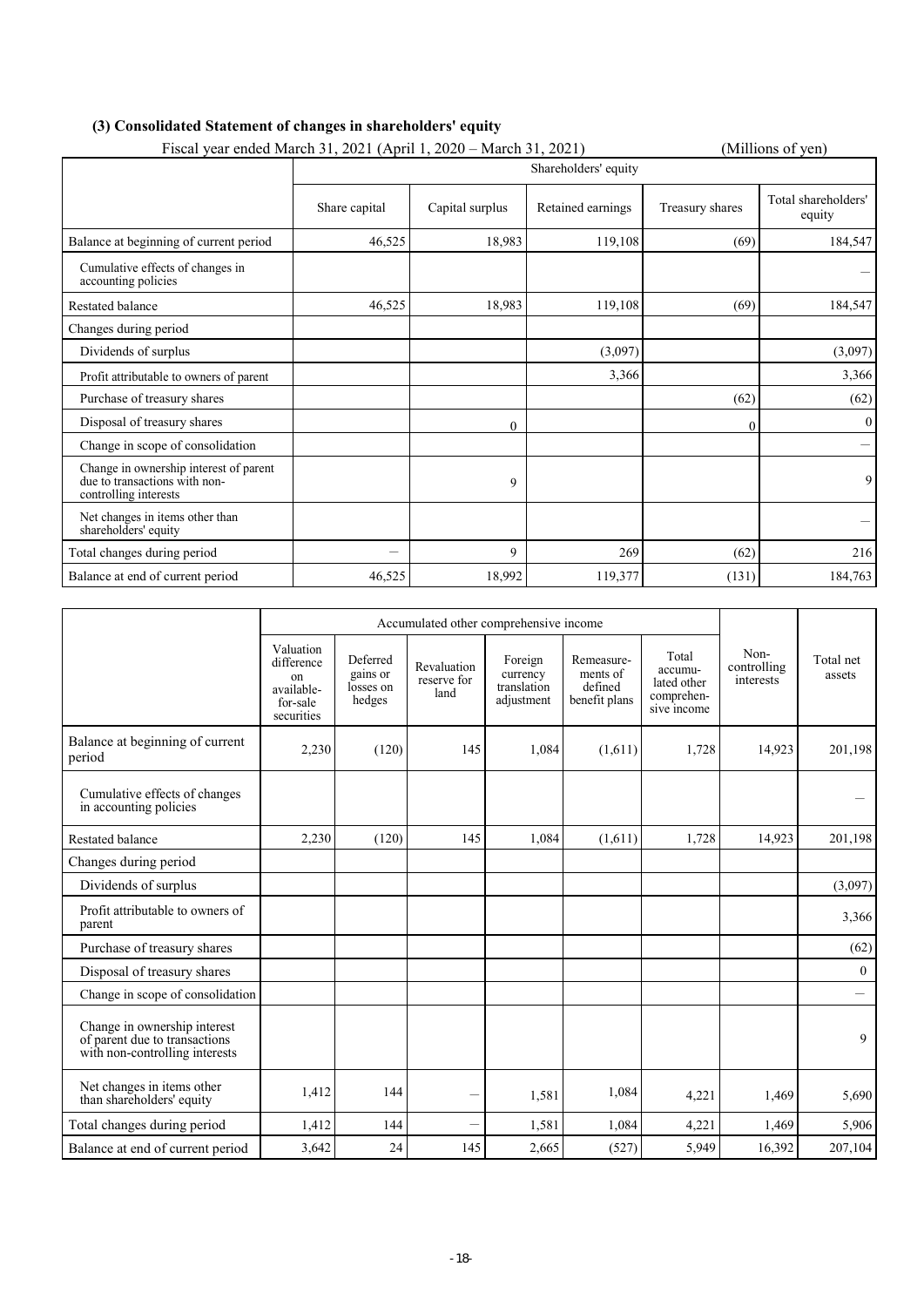| Fiscal year ended March 31, 2022 (April 1, 2021 – March 31, 2022)                                |                      |                 | (Millions of yen) |                 |                               |  |
|--------------------------------------------------------------------------------------------------|----------------------|-----------------|-------------------|-----------------|-------------------------------|--|
|                                                                                                  | Shareholders' equity |                 |                   |                 |                               |  |
|                                                                                                  | Share capital        | Capital surplus | Retained earnings | Treasury shares | Total shareholders'<br>equity |  |
| Balance at beginning of current period                                                           | 46,525               | 18,992          | 119,377           | (131)           | 184,763                       |  |
| Cumulative effects of changes in<br>accounting policies                                          |                      |                 | 51                |                 | 51                            |  |
| Restated balance                                                                                 | 46,525               | 18,992          | 119,428           | (131)           | 184,814                       |  |
| Changes during period                                                                            |                      |                 |                   |                 |                               |  |
| Dividends of surplus                                                                             |                      |                 | (6,501)           |                 | (6,501)                       |  |
| Profit attributable to owners of parent                                                          |                      |                 | 16,759            |                 | 16,759                        |  |
| Purchase of treasury shares                                                                      |                      |                 |                   | (23)            | (23)                          |  |
| Disposal of treasury shares                                                                      |                      | 11              |                   | 24              | 35                            |  |
| Change in scope of consolidation                                                                 |                      | (80)            | (221)             |                 | (301)                         |  |
| Change in ownership interest of parent<br>due to transactions with non-<br>controlling interests |                      | 184             |                   |                 | 184                           |  |
| Net changes in items other than<br>shareholders' equity                                          |                      |                 |                   |                 |                               |  |
| Total changes during period                                                                      |                      | 115             | 10,037            |                 | 10,153                        |  |
| Balance at end of current period                                                                 | 46,525               | 19,107          | 129,465           | (130)           | 194,967                       |  |

|                                                                                                 | Accumulated other comprehensive income                                |                                             |                                    |                                                  |                                                    |                                                              |                                               |                     |
|-------------------------------------------------------------------------------------------------|-----------------------------------------------------------------------|---------------------------------------------|------------------------------------|--------------------------------------------------|----------------------------------------------------|--------------------------------------------------------------|-----------------------------------------------|---------------------|
|                                                                                                 | Valuation<br>difference<br>on<br>available-<br>for-sale<br>securities | Deferred<br>gains or<br>losses on<br>hedges | Revaluation<br>reserve for<br>land | Foreign<br>currency<br>translation<br>adjustment | Remeasure-<br>ments of<br>defined<br>benefit plans | Total<br>accumu-<br>lated other<br>comprehen-<br>sive income | Non-<br>controlling<br>interests <sup>7</sup> | Total net<br>assets |
| Balance at beginning of current<br>period                                                       | 3,642                                                                 | 24                                          | 145                                | 2,665                                            | (527)                                              | 5,949                                                        | 16,392                                        | 207,104             |
| Cumulative effects of changes<br>in accounting policies                                         |                                                                       |                                             |                                    |                                                  |                                                    |                                                              |                                               | 51                  |
| <b>Restated balance</b>                                                                         | 3,642                                                                 | 24                                          | 145                                | 2,665                                            | (527)                                              | 5,949                                                        | 16,392                                        | 207,155             |
| Changes during period                                                                           |                                                                       |                                             |                                    |                                                  |                                                    |                                                              |                                               |                     |
| Dividends of surplus                                                                            |                                                                       |                                             |                                    |                                                  |                                                    |                                                              |                                               | (6,501)             |
| Profit attributable to owners of<br>parent                                                      |                                                                       |                                             |                                    |                                                  |                                                    |                                                              |                                               | 16,759              |
| Purchase of treasury shares                                                                     |                                                                       |                                             |                                    |                                                  |                                                    |                                                              |                                               | (23)                |
| Disposal of treasury shares                                                                     |                                                                       |                                             |                                    |                                                  |                                                    |                                                              |                                               | 35                  |
| Change in scope of consolidation                                                                |                                                                       |                                             |                                    |                                                  |                                                    |                                                              |                                               | (301)               |
| Change in ownership interest<br>of parent due to transactions<br>with non-controlling interests |                                                                       |                                             |                                    |                                                  |                                                    |                                                              |                                               | 184                 |
| Net changes in items other<br>than shareholders' equity                                         | (821)                                                                 | 162                                         |                                    | 2,890                                            | (58)                                               | 2,173                                                        | 1,426                                         | 3,599               |
| Total changes during period                                                                     | (821)                                                                 | 162                                         |                                    | 2,890                                            | (58)                                               | 2,173                                                        | 1,426                                         | 13,752              |
| Balance at end of current period                                                                | 2,821                                                                 | 186                                         | 145                                | 5,555                                            | (585)                                              | 8,122                                                        | 17,818                                        | 220,907             |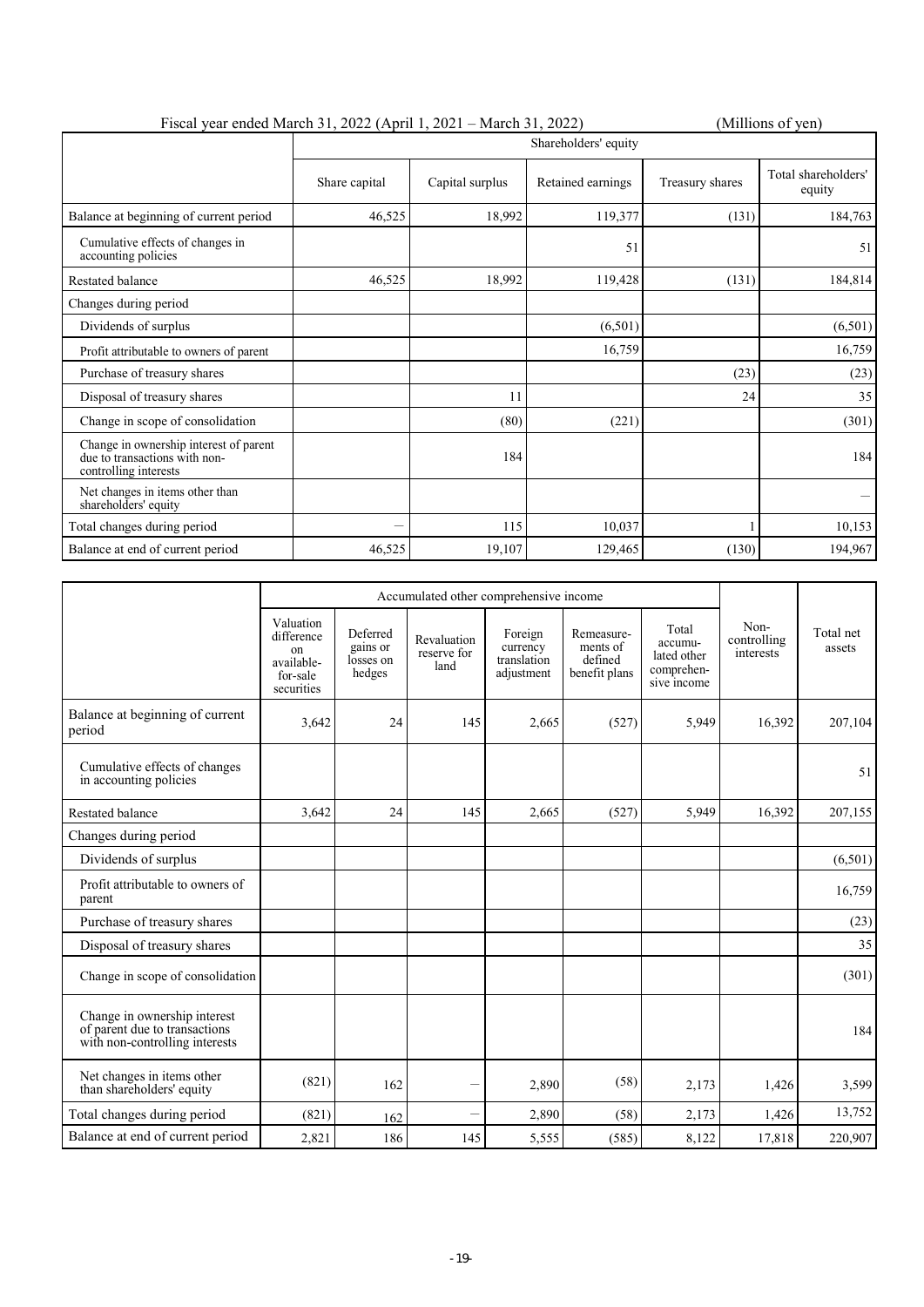# (4) Consolidated Statements of Cash Flows

|                                                                                            |                 | (Millions of yen)             |
|--------------------------------------------------------------------------------------------|-----------------|-------------------------------|
|                                                                                            | FY ended        | FY ended                      |
|                                                                                            |                 | March 31, 2021 March 31, 2022 |
|                                                                                            | (Apr. 1, 2020 - | (Apr. 1, 2021 -               |
|                                                                                            | Mar. 31, 2021)  | Mar. 31, 2022)                |
| Cash flows from operating activities                                                       |                 |                               |
| Profit before income taxes                                                                 | 7,830           | 25,299                        |
| Depreciation                                                                               | 19,157          | 20,063                        |
| Amortization of goodwill                                                                   | 444             | 554                           |
| Loss (gain) on sale of shares of subsidiaries and associate                                |                 | (1,962)                       |
| Loss (gain) on step acquisitions                                                           |                 | (1,526)                       |
| Loss (gain) on sale of non-current assets                                                  |                 | (912)                         |
| Loss (gain) on contribution of securities to retirement benefit trust                      |                 | (854)                         |
| Expenses related to recall                                                                 |                 | 1,481                         |
| Impairment loss                                                                            |                 | 1,402                         |
| Increase (decrease) in allowance for doubtful accounts                                     | 277             | (12)                          |
| Increase (decrease) in retirement benefit liability                                        | 388             | 444                           |
| Increase (decrease) in provision for environmental measures                                | 14,025          | (6, 381)                      |
| Interest and dividend income                                                               | (393)           | (552)                         |
| Interest expenses                                                                          | 1,033           | 1,089                         |
| Share of loss (profit) of entities accounted for using equity method                       | (623)           | (1,663)                       |
| Decrease (increase) in trade receivables                                                   | (290)           | (8,763)                       |
| Decrease (increase) in inventories                                                         | 1,706           | (22, 642)                     |
| Increase (decrease) in trade payables                                                      | 673             | 4,007                         |
| Other                                                                                      | 2,863           | (868)                         |
| Subtotal                                                                                   | 47,090          | 8,204                         |
| Interest and dividends received                                                            | 675             | 704                           |
| Interest paid                                                                              | (1,059)         | (1,120)                       |
| Income taxes paid                                                                          | (4,764)         | (6,301)                       |
| Net cash provided by operating activities                                                  | 41,942          | 1,487                         |
| Cash flows from investing activities                                                       |                 |                               |
| Purchase of property, plant and equipment                                                  | (24, 246)       | (18, 648)                     |
| Proceeds from sale of property, plant and equipment                                        | 127             | 1,168                         |
| Purchase of intangible assets                                                              | (2, 438)        | (2,202)                       |
| Proceeds from sale of shares of subsidiaries resulting in change in scope of consolidation |                 | 2,616                         |
| Purchase of shares of subsidiaries resulting in change in scope of consolidation           |                 | (1, 149)                      |
| Other                                                                                      | 883             | 194                           |
| Net cash used in investing activities                                                      | (25, 674)       | (18,021)                      |
| Cash flows from financing activities                                                       |                 |                               |
| Net increase (decrease) in short-term borrowings                                           | 2,014           | 10,779                        |
| Proceeds from long-term borrowings                                                         | 21,605          | 6,143                         |
| Repayments of long-term borrowings                                                         | (10,503)        | (8, 469)                      |
| Dividends paid                                                                             | (3,122)         | (6,501)                       |
| Dividends paid to non-controlling interests                                                | (703)           | (953)                         |
| Payments from changes in ownership interests in subsidiaries that do not                   | (13)            | (668)                         |
| result in change in scope of consolidation                                                 |                 |                               |
| Other                                                                                      | (1,084)         | (957)                         |
| Net cash provided by (used in) financing activities                                        | 8,194           | (626)                         |
| Effect of exchange rate change on cash and cash equivalents                                | 418             | 1,014                         |
| Net increase (decrease) in cash and cash equivalents                                       | 24,880          | (16, 146)                     |
| Cash and cash equivalents at beginning of the year                                         | 36,296          | 61,176                        |
| Increase in cash and cash equivalents from newly consolidated subsidiary                   |                 | 115                           |
| Cash and cash equivalents at end of the year                                               | 61,176          | 45,145                        |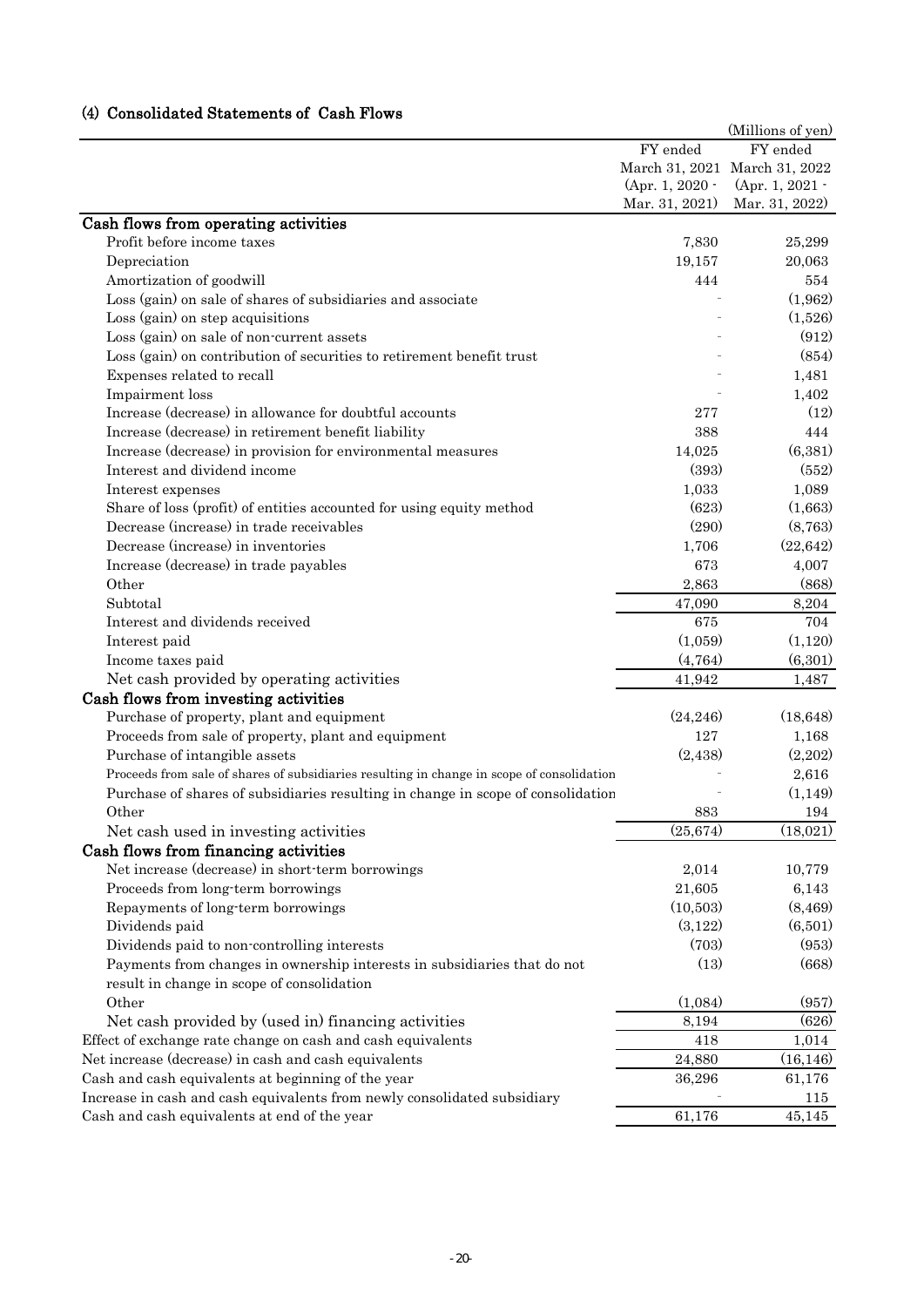#### **(5) Notes regarding the consolidated financial statements**

(Notes on premise of going concern) Not applicable

(Changes in accounting policies)

(Application of accounting standard for revenue recognition, etc.)

The Company has applied the "Accounting Standard for Revenue Recognition" (ASBJ Statement No. 29, March 31, 2020, hereinafter "Accounting Standard for Revenue Recognition") and related implementation guidance from the beginning of the current consolidated fiscal year. Accordingly, revenue is recognized at a point in time when control of promised goods or services is transferred to the customers, at the amount that is expected to be received in exchange for the goods or services. The main changes resulting from this application are as follows.

#### Product sales

With respect to a portion of domestic sales of products for which revenue was previously recognized at the time of shipment, the accounting method has changed to recognize revenue at the time the product is accepted by the customer.

# Construction contracts

For construction contracts, previously, the percentage of completion method was applied to construction contracts for which the outcome was deemed certain with respect to the progress portion, and the completed contract method was applied to other construction contracts. This has changed to revenue recognition over a certain period of time as performance obligation is satisfied, except for construction contracts that are of small amount and very short period.

In estimating the rate of progress in fulfillment of performance obligation, actual cost incurred as a percentage of total estimated cost is calculated (input method) where a reasonable measurement of the outcome of performance obligation can be made. For construction contracts that are of small amount and very short period, revenue is recognized at a point in time when performance obligations have been completely satisfied.

#### Agent transactions

For transactions in which the Company's role is to serve as an agent in the sale of products to customers, previously, the total amount of consideration received from customers was recognized as revenue. This has changed to recognizing revenue as the net amount calculated by deducting the amount paid to third parties from the total amount of consideration received.

The Accounting Standard for Revenue Recognition, etc. is applied from the balance at the beginning of the first quarter of the current consolidated accounting period, pursuant to the transitional treatment stipulated in the proviso of paragraph 84 of the Accounting Standard for Revenue Recognition, in accordance with which the cumulative effect assuming that the New Accounting Policy was applied retrospectively prior to the beginning of the current consolidated fiscal year was added to or deducted from the balance of retained earnings at the beginning of the current consolidated fiscal year. However, with respect to the contracts where nearly all of the revenue amounts had been recognized prior to the beginning of the current consolidated fiscal year based on the accounting treatment previously used, the accounting method prescribed in paragraph 86 of the Accounting Standard for Revenue Recognition was applied and no retrospective application of the New Accounting Policy was conducted. In addition, by applying the method stipulated in item (1) of the supplementary provision of paragraph 86 of the Accounting Standard for Revenue Recognition, for any modifications made to contracts before the beginning of the current consolidated fiscal year, accounting treatment was conducted based on the contract terms after reflecting all the modifications in the contracts, and the cumulative effect was added to or deducted from the balance of retained earnings at the beginning of the current consolidated fiscal year.

The impact of the foregoing on net sales, operating profit, ordinary profit, and profit before income taxes for the current consolidated fiscal year, was insignificant. The beginning balance of retained earnings increased by 51 million yen.

Due to application of the Accounting Standard for Revenue Recognition, etc., "Notes and accounts receivable – trade," which were included in "Current assets" in the consolidated balance sheet for the previous consolidated fiscal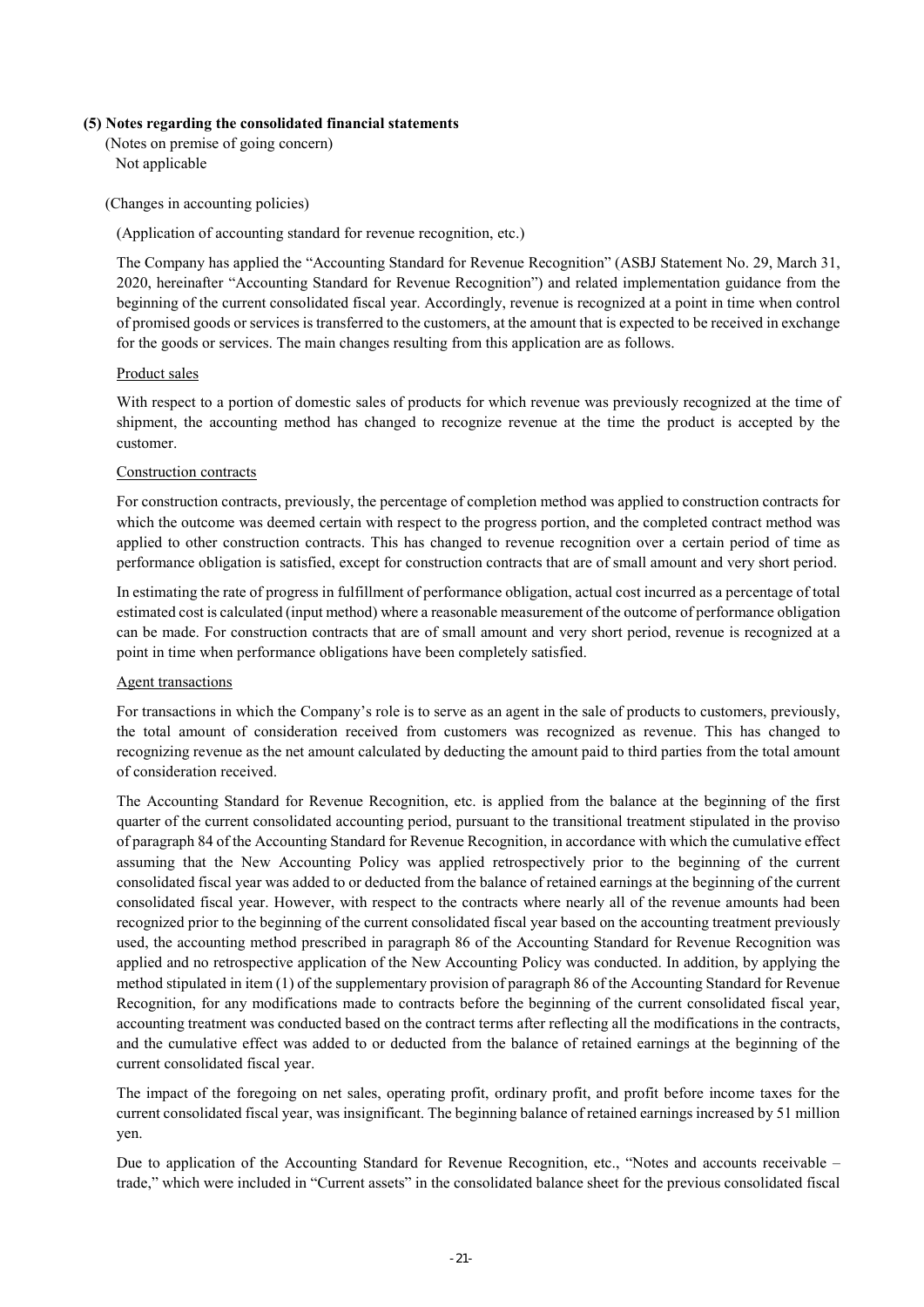year, are included in "Notes and accounts receivable – trade and contract assets" from the current consolidated fiscal year. In accordance with the transitional treatment stipulated in Article 89-2 of the Accounting Standard for Revenue Recognition, figures for the previous consolidated fiscal year have not been restated using the new presentation method.

#### (Application of accounting standard, etc. relating to fair value measurement)

The Company applied the "Accounting Standard for Fair Value Measurement" (ASBJ Statement No. 30, July 4, 2019, hereinafter "Accounting Standard for Fair Value Measurement") and related implementation guidance from the beginning of the current consolidated fiscal year. Accordingly, pursuant to the transitional measures prescribed in paragraph 19 of the Accounting Standard for Fair Value Measurement and in paragraph 44-2 of the "Accounting Standard for Financial Instruments" (ASBJ Statement No. 10, July 4, 2019), the new accounting policy as set forth in the Accounting Standard for Fair Value Measurement, etc., will be applied prospectively. There is no impact of this application on the quarterly consolidated financial statements.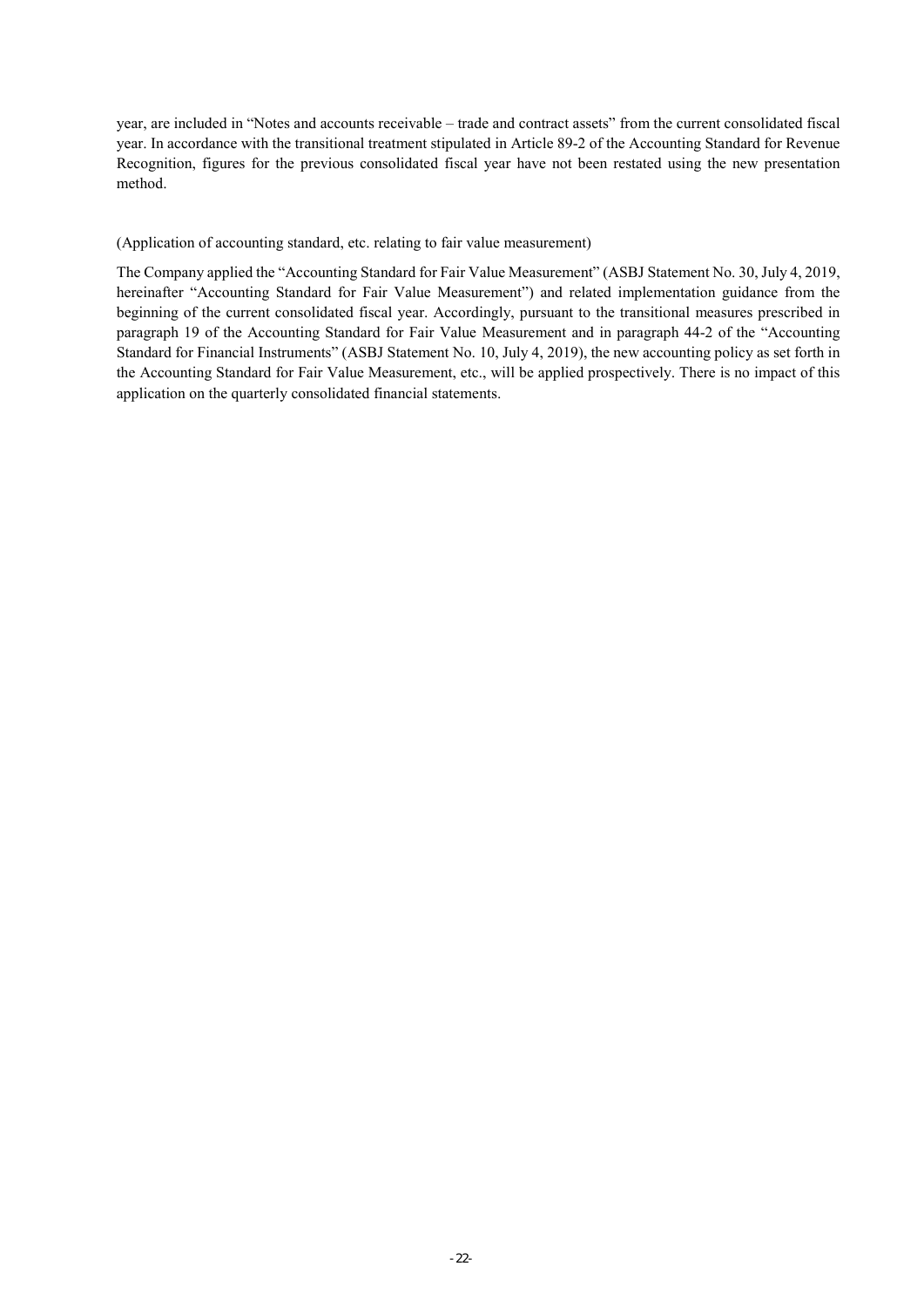(Segment information, etc.)

- a. Segment information
- 1. Summary of reportable segments

The Group's reportable segments are those units for which discrete financial information is available and that are periodically evaluated so that the Board of Directors can decide on the allocation of management resources and assess performance.

The Group primarily carries out business related to the four areas of aluminum ingot and chemicals, aluminum sheet and extrusions, fabricated products and other, and aluminum foil, powder and paste; these products cover a wide range of areas related to aluminum.

The aluminum ingot and chemicals segment sells aluminum, aluminum hydroxide, various chemicals and aluminum ingot and alloys. The aluminum sheet and extrusions segment sells aluminum sheet and aluminum extruded products. The fabricated products and other segment sells transport-related products, and aluminum fabricated products such as freezer and refrigeration panels and electronic materials. The aluminum foil, powder and paste segment sells foil and powder products.

2. Method of calculating net sales, profit (loss), assets and other items by reportable segment

The accounting methods for reported business segments are generally the same as those for statements in the "Basis of Presenting the Consolidated Financial Statements." Profit by reportable segment is based on operating profit. Intersegment sales and transfers are based on actual market prices.

3. Information on net sales, profit (loss), assets and other items by reporting segment The Fiscal Year Ended March 31, 2021 (April 1, 2020, to March 31, 2021)

|                                                                         |                       |                       |                                          |           |         |                             | (Millions of yen)           |
|-------------------------------------------------------------------------|-----------------------|-----------------------|------------------------------------------|-----------|---------|-----------------------------|-----------------------------|
|                                                                         | Reporting segments    |                       |                                          |           |         |                             |                             |
|                                                                         | Aluminum<br>ingot and | Aluminum<br>sheet and | Fabricated<br>products and foil, powder, | Aluminum  | Total   | Adjust-<br>$ments^{\ast 1}$ | Consolidated<br>profit/loss |
|                                                                         | chemicals             | extrusions            | other                                    | and paste |         |                             | posted*2                    |
| Net sales                                                               |                       |                       |                                          |           |         |                             |                             |
| Net sales to external<br>customers                                      | 91,181                | 97,850                | 157,297                                  | 86,240    | 432,568 |                             | 432,568                     |
| Intersegment sales<br>or transfers                                      | 32,281                | 21,471                | 12,340                                   | 506       | 66,598  | (66, 598)                   |                             |
| Total                                                                   | 123,462               | 119,321               | 169,637                                  | 86,746    | 499,166 | (66, 598)                   | 432,568                     |
| Segment profit (loss)                                                   | 9,614                 | 5,950                 | 8,892                                    | 3,311     | 27,767  | (3,573)                     | 24,194                      |
| Segment assets                                                          | 125,202               | 113,503               | 170,445                                  | 101,316   | 510,466 | (3,511)                     | 506,955                     |
| Other items                                                             |                       |                       |                                          |           |         |                             |                             |
| Depreciation                                                            | 3,946                 | 5,732                 | 4,585                                    | 4,531     | 18,794  | 363                         | 19,157                      |
| Amortization of<br>goodwill                                             |                       |                       | 444                                      |           | 444     |                             | 444                         |
| Impairment                                                              |                       |                       |                                          |           |         |                             |                             |
| Investment in entities<br>accounted for using<br>equity method          | 4,173                 | 2,161                 | 3,421                                    | 4,099     | 13,854  |                             | 13,854                      |
| Increases in property,<br>plant and equipment,<br>and intangible assets | 6,613                 | 7,906                 | 5,974                                    | 4,976     | 25,469  | 464                         | 25,933                      |

Notes:

1. The adjustments are shown below.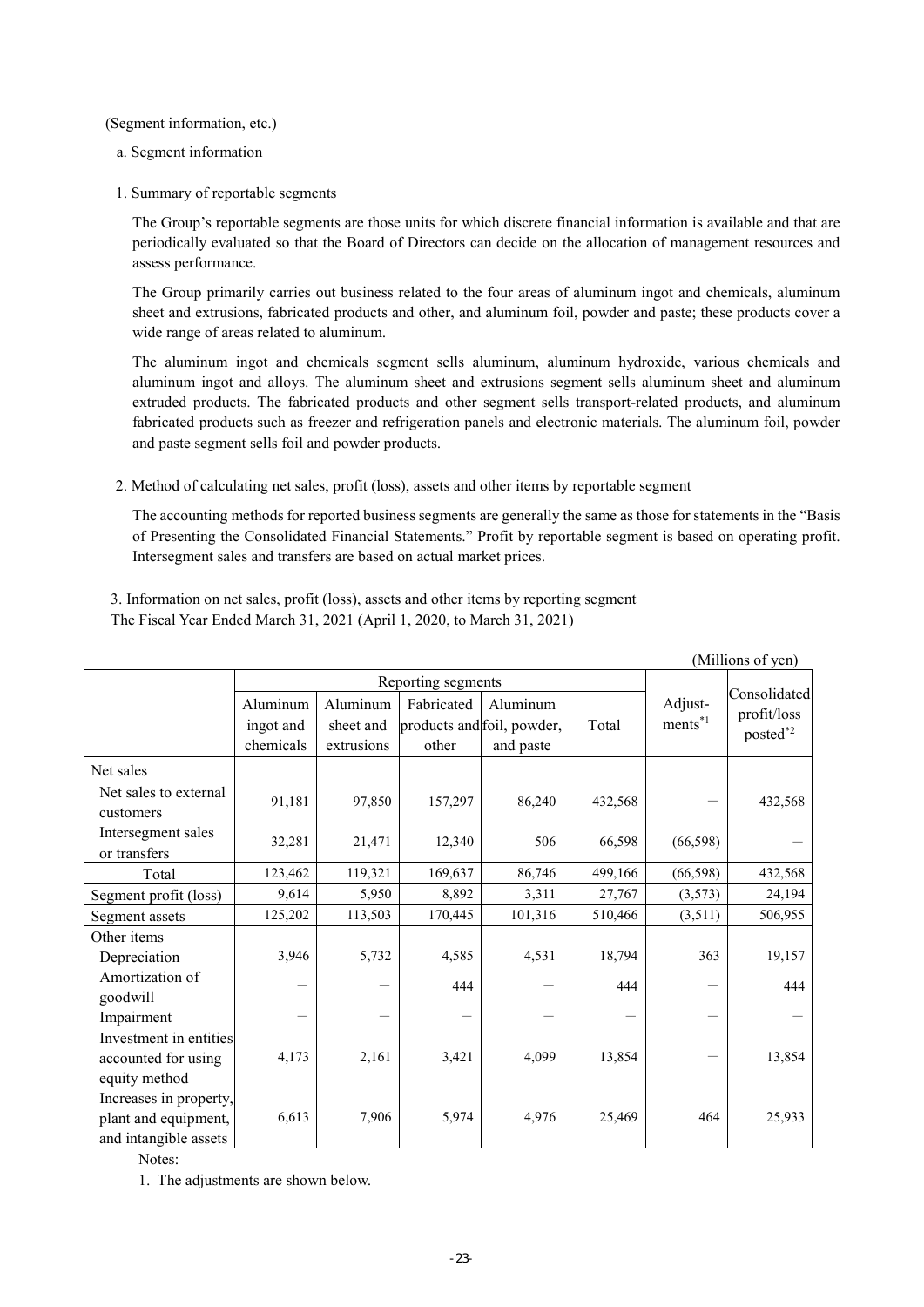- (1) The 3,573 million yen negative adjustment to segment profit represents corporate expenses and mainly comprises expenses related to General Affairs, HR, Accounting, and other head office administration departments of the Company and Nippon Light Metal Company, Ltd.
- (2) The 3,511 million yen negative adjustment to segment profit represents 44,725 million yen in the elimination of intersegment assets and 41,214 million yen in corporate assets that are not allowed to reportable segments. Corporate assets primarily refer to excess funds (cash and securities) and assets related to administration departments of the Company and Nippon Light Metal Company, Ltd.
- (3) Adjustment of 363 million yen in depreciation represents amortization of corporate assets that are not attributed to a specific segment.
- (4) The 464 million yen adjustment in increase in property, plant and equipment and intangible assets mainly consists of an increase in corporate assets that are not attributed to a specific segment.
- 2. Segment profit is adjusted with operating profit on the consolidated statements of income.

|                                    |                    |            |                            |           |         |                        | (Millions of yen)            |
|------------------------------------|--------------------|------------|----------------------------|-----------|---------|------------------------|------------------------------|
|                                    | Reporting segments |            |                            |           |         |                        |                              |
|                                    | Aluminum           | Aluminum   | Fabricated                 | Aluminum  |         | Adjust-                | Consolidate<br>d profit/loss |
|                                    | ingot and          | sheet and  | products and foil, powder, |           | Total   | $ments^*$ <sup>1</sup> | posted*2                     |
|                                    | chemicals          | extrusions | other                      | and paste |         |                        |                              |
| Net sales                          |                    |            |                            |           |         |                        |                              |
| Net sales to external<br>customers | 127,633            | 113,876    | 153,415                    | 91,655    | 486,579 |                        | 486,579                      |
| Intersegment sales<br>or transfers | 52,630             | 24,826     | 17,268                     | 391       | 95,115  | (95, 115)              |                              |
| Total                              | 180,263            | 138,702    | 170,683                    | 92,046    | 581,694 | (95, 115)              | 486,579                      |
| Segment profit (loss)              | 13,021             | 7,518      | 3,776                      | 1,570     | 25,885  | (3,687)                | 22,198                       |
| Segment assets                     | 155,692            | 123,293    | 166,376                    | 109,465   | 554,826 | (22, 225)              | 532,601                      |
| Other items                        |                    |            |                            |           |         |                        |                              |
| Depreciation                       | 4,323              | 5,816      | 4,716                      | 4,724     | 19,579  | 484                    | 20,063                       |
| Amortization of<br>goodwill        |                    |            | 444                        | 110       | 554     |                        | 554                          |
| Impairment                         |                    | 1,014      | 370                        | 18        | 1,402   |                        | 1,402                        |
| Investment in entities             |                    |            |                            |           |         |                        |                              |
| accounted for using                | 4,744              | 2,892      | 3,637                      | 3,800     | 15,073  |                        | 15,073                       |
| equity method                      |                    |            |                            |           |         |                        |                              |
| Increases in property,             |                    |            |                            |           |         |                        |                              |
| plant and equipment,               | 5,264              | 8,296      | 5,146                      | 4,149     | 22,855  | 367                    | 23,222                       |
| and intangible assets              |                    |            |                            |           |         |                        |                              |

The Fiscal Year Ended March 31, 2022 (April 1, 2021, to March 31, 2022)

Notes:

1. The adjustments are shown below.

- (1) The 3,687 million yen negative adjustment to segment profit represents corporate expenses and mainly comprises expenses related to General Affairs, HR, Accounting, and other head office administration departments of the Company and Nippon Light Metal Company, Ltd.
- (2) The 22,225 million yen negative adjustment to segment profit represents 52,754 million yen in the elimination of intersegment assets and 30,529 million yen in corporate assets that are not allowed to reportable segments. Corporate assets primarily refer to excess funds (cash and securities) and assets related to administration departments of the Company and Nippon Light Metal Company, Ltd.
- (3) Adjustment of 484 million yen in depreciation represents amortization of corporate assets that are not attributed to a specific segment.
- (4) The 367 million yen adjustment in increase in property, plant and equipment and intangible assets mainly consists of an increase in corporate assets that are not attributed to a specific segment.
- 2. Segment profit is adjusted with operating profit on the consolidated statements of income.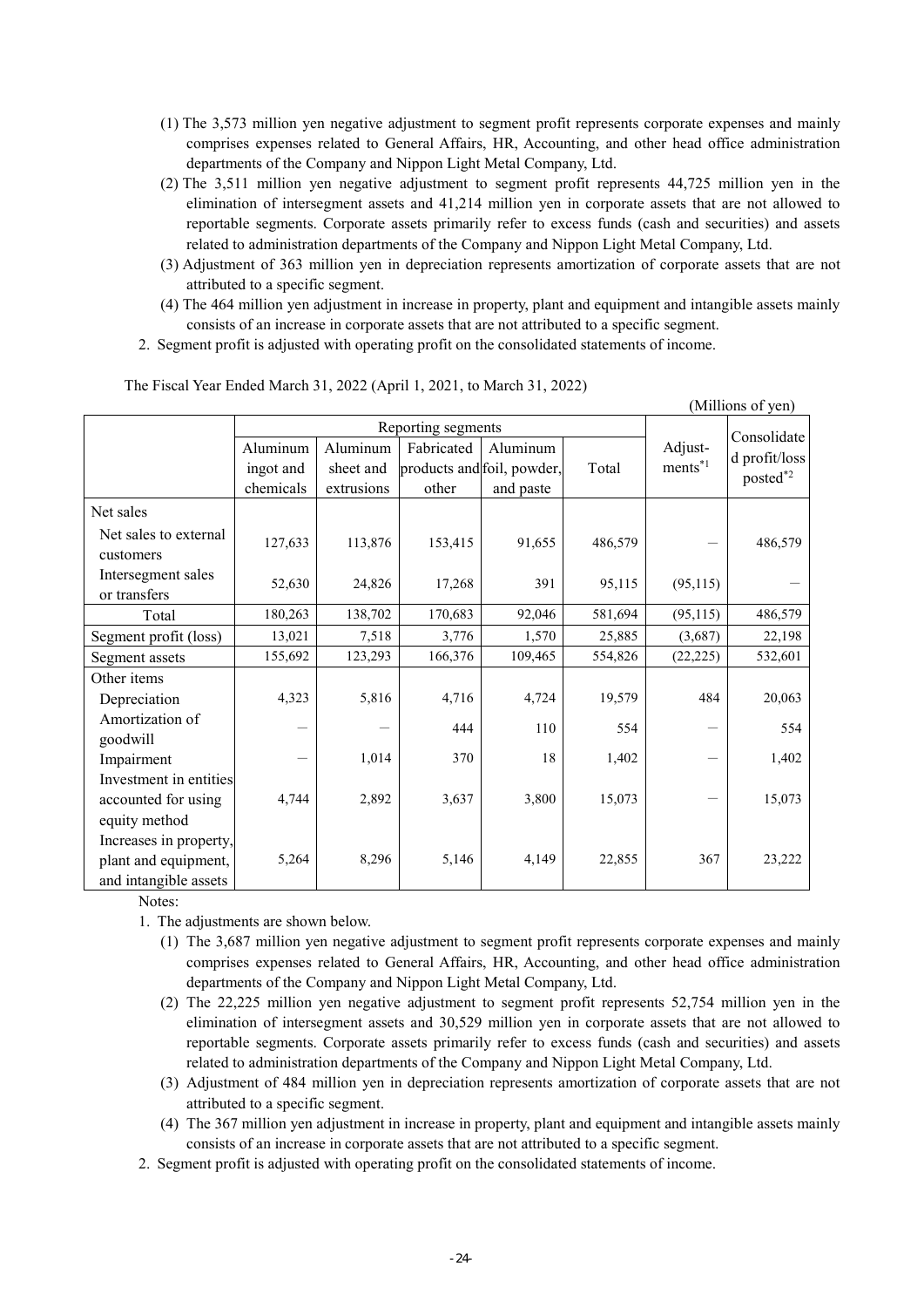## b. Related information

The Fiscal Year Ended March 31, 2021 (April 1, 2020, to March 31, 2021)

1. Information by product and service

Information by product and service is omitted here as segmentation is equivalent to that used for reportable segments.

2. Information by region

(1) Net sales

|         |        | (Millions of yen) |
|---------|--------|-------------------|
| Japan   | Other  | Total             |
| 349,207 | 83,361 | 432,568           |

Note: Net sales are classified by country or region based on the customer's location.

(2) Property, plant and equipment

|         |        | (Millions of yen) |
|---------|--------|-------------------|
| Japan   | Other  | Total             |
| 160,861 | 18,244 | 179,105           |

3. Information by major customer

Information by major customer is omitted since there were no sales from a single customer accounting for 10% or more of consolidated net sales.

The Fiscal Year Ended March 31, 2022 (April 1, 2021, to March 31, 2022)

1. Information by product and service

Information by product and service is omitted here as segmentation is equivalent to that used for reportable segments.

2. Information by region

(1) Net sales

|         |         | (Millions of yen) |
|---------|---------|-------------------|
| Japan   | Other   | Total             |
| 382,778 | 103,801 | 486,579           |

Note: Net sales are classified by country or region based on the customer's location.

(2) Property, plant and equipment

|         |        | (Millions of yen) |
|---------|--------|-------------------|
| Japan   | Other  | Total             |
| 158,447 | 17,476 | 175,923           |

#### 3. Information by major customer

Information by major customer is omitted since there were no sales from a single customer accounting for 10% or more of consolidated net sales.

(Information per share)

|                      | Fiscal Year Ended March 31, 2021 Fiscal Year Ended March 31, 2022<br>(April 1, 2020, to March 31, 2021) (April 1, 2021, to March 31, 2022) |           |
|----------------------|--------------------------------------------------------------------------------------------------------------------------------------------|-----------|
| Net assets per share | $\text{\textsterling} 3.081.54$                                                                                                            | ¥3.281.17 |